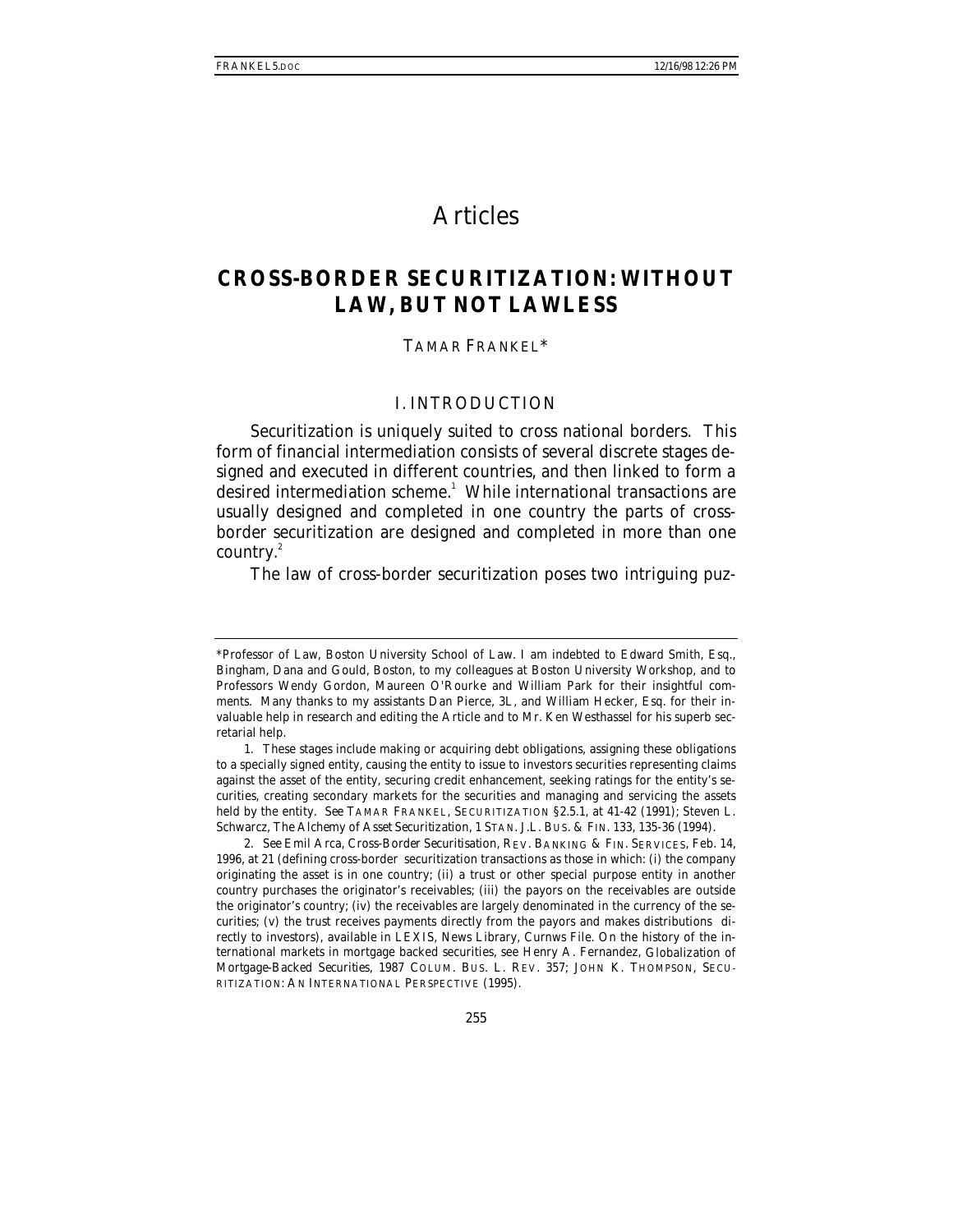zles. $^{\rm 3}$  First, actors in cross-border securitization seem to work at cross purposes: they compete by creating unique innovative structures, contracts, and country combinations, but then seem to undermine their competitive advantages by cooperating to convert their creations into standard and uniform rules. Why don't financial and legal innovators protect their creations by trademarks, copyrights and patents, and charge users through licensing? How can these innovators reap any rewards for their efforts?

Part II of the Article addresses this puzzle. It starts by introducing cross-border securitization. The process is defined and analogized to the trust-concept in the Anglo-American legal systems, highlighting the way both institutions facilitate market transactions. Part II of the Article also discusses the cross-border aspect of securitization, comparing it with the development of multinational corporations, and examining the conditions and incentives that drive them to "cross-borders." The discussion explains what motivates innovators of securitization law to establish their creations as industry standards, and how they benefit by "giving away" their innovations.

A second puzzle posed by cross-border securitization relates to the nature of the law that governs it. By definition, cross-border securitization is not governed by one or even two legal systems.<sup>4</sup> The choice of a jurisdiction may depend on how receptive and accommodating a particular jurisdiction is to securitization.

Theoretically, cross-border securitization can take place without a governing country law, or under a very lax, fully enabling, country law. Yet, market and institutional intermediation are unlikely to arise, let alone flourish, without a legal infrastructure that provides uniform, predictable, stable rules of behavior.<sup>5</sup> Securitization involves both institutional and market intermediation. The process re-

<sup>3.</sup> Laws affecting the process include borrowers' and creditors' rights, bankruptcy, regulation of financial institutions, and taxation of the entity, the intermediaries involved and the investors. Cross-border securitization may also involve issues that relate to all international transactions such as jurisdiction, choice of law, extraterritorial application of foreign laws, treaties, sovereign immunity and act of state doctrine. *See* Merritt B. Fox, *The Legal Environment of International Finance: Thinking About Fundamentals,* 17 MICH. J. INT'L L. 721, 729-30 (1996) (book review).

<sup>4.</sup> *See id*. at 729 ("The distinctive feature about the rules that govern the behavior of parties to cross border financial transactions is the absence of a single, unitary legal system.").

<sup>5.</sup> *See* Robert D. Cooter, *Decentralized Law for a Complex Economy: The Structural Approach to Adjudicating the New Law Merchant,* 144 U. PA. L. REV. 1643, 1673, 1677 (1996) (emphasizing the need of business actors for established norms and their tendency to cooperate); Tamar Frankel, Essay, *The Legal Infrastructure of Markets: The Role of Contract and Property Law,* 73 B.U. L. REV. 389 (1993).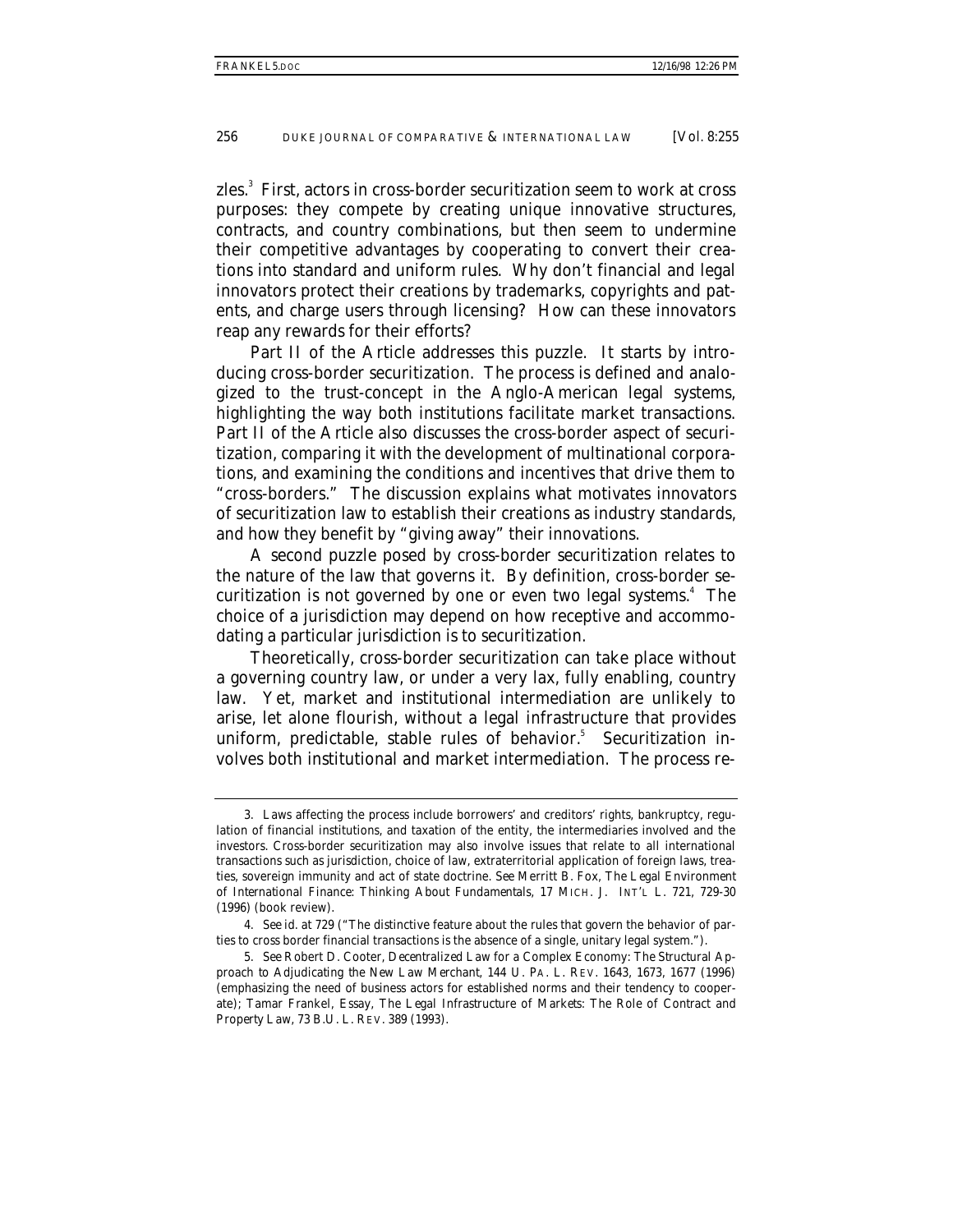quires a legally binding assignment of financial assets to a bankruptcy-remote special purpose vehicle, a developed securities market and a regulatory system to support it, as well as regulated intermediaries that inspire investor confidence. Predictable laws are especially important in securitization because the process involves several independent parties.

Part III explains how cross-border securitization arose in the first place without a uniform governing law and why it is spreading quickly to so many countries, including those without the necessary financial and legal infrastructures. This explanation is based on the nature of securitization and on the theory of decentralized lawmaking. Because securitization is an intermediation system combining different components, linked together through markets, actors can pick and choose legal systems in the global "market for laws." In addition, parties can contract to supplement inadequate country laws. These private laws are then repeated and accepted as customs—a modern "law merchant,"<sup>6</sup> which, in turn are absorbed into model contracts and rules of trade and professional associations, international *ad hoc* and standing committees, and domestic laws that facilitate the securitization process. This development applies not only to the substance of the securitization transactions but also to their enforcement. Private actors' self enforcement are emerging together with enforcement mechanisms provided by trade, business, professional, government, self regulatory and international organizations. In varying degrees, such enforcement mechanisms are prohibitive, regulatory and permissive.

The laws governing cross-border securitization are developed first by decentralized lawmaking "markets," and then absorbed by centralized lawmaking of communities, large intermediaries, and corporations.<sup>7</sup> However, the laws do not begin in the marketplace and end with centralized domestic lawmaking. In fact, the lawmaking process evolves cyclically with ever increasing pace.<sup>8</sup> Securitization lawmaking is both decentralized, emanating from market actors, and centralized, established by communities and governments. Even after domestic laws are enacted, private innovators continue to create

<sup>6.</sup> On the history of the Law Merchant, see 1 E. ALLAN FARNSWORTH, CONTRACTS § 1.94 at 29 (2d ed. 1990).

<sup>7.</sup> *See* Cooter, *supra* note 5, at 1694 (arguing that law makers should find the business norms and community norms, see whether the norms have been internalized, and enforce the norms that pass the test).

<sup>8.</sup> *See id.* at 1683.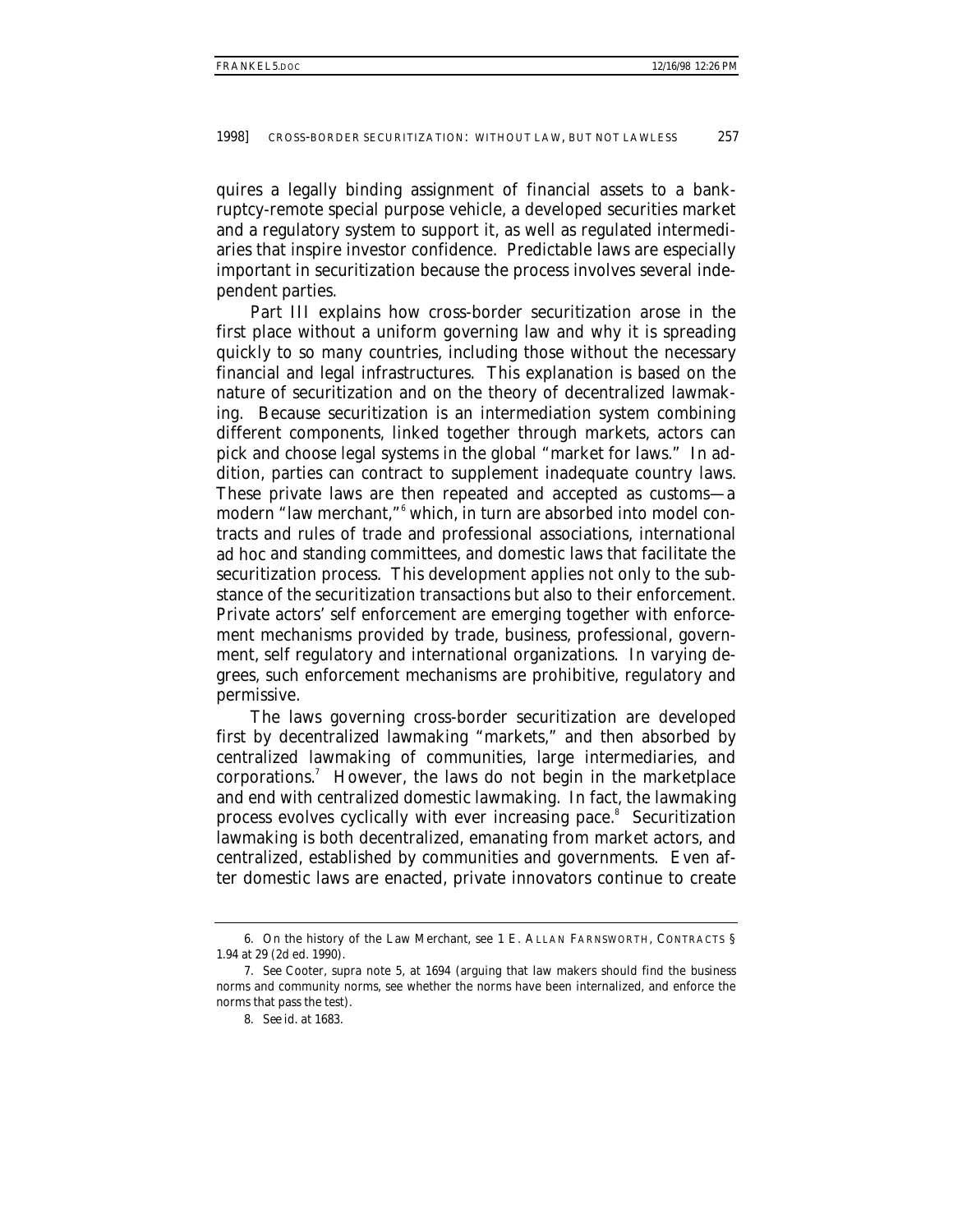law. Decentralized and centralized lawmaking interact and counterbalance each other's shortcomings. In addition, continued decentralized lawmaking is triggered by a dynamic and complex environment in which the securitization-intermediation process takes place. This Article argues that this seemingly unpredictable process is more efficient and more effective for experimenting and avoiding disastrous mistakes than *ad hoc* legislation and rule-making.<sup>9</sup>

Is this movement leading to a central lawmaker that would promulgate international law? Although there are calls for such an institution I doubt whether it is likely to arise any time soon. Instead I argue that we will probably see the development of more uniform international norms and a number of market mechanisms for conflict resolution and enforcement. The process resembles a common law on a global scale. Such a process appears when members of a trade or professional group interact to establish their ground rules.<sup>10</sup>

Cross-border securitization is a particularly useful subject for examining legal change, especially in a state environment. Actors in securitization have an enormous degree of freedom to choose their theater of operations in an overall changing legal environment. Their "raw material" is capital—a highly transferable commodity—and their theater of operations is the globe. Yet they need predictable rules and standards in order to operate efficiently. The actors can usually utilize existing legal forms and apply them to any one of the discrete components of securitization without necessarily affecting the entire law applicable to the other components in the process. Therefore, the evolution of securitization law may help provide insight into legal change in similar areas.

### II. INTRODUCING CROSS-BORDER SECURITIZATION

This Part discusses the main characteristics of securitization, cross-border aspects of securitization, and the main reasons for the emergence of cross-border securitization.

#### A. Securitization

1. *Securitization as a System of Intermediation*. Securitization is a new system of intermediation among savers/investors and

<sup>9.</sup> *See id*. at 1682 (contending that repeated transactions tend to create efficient norms).

<sup>10.</sup> See Tamar Frankel, *Should Funds and Investment Advisers Establish a Self-Regulatory Organization?*, *in* THE FINANCIAL SERVICES REVOLUTION 447 (Clifford E. Kirsch ed., 1997).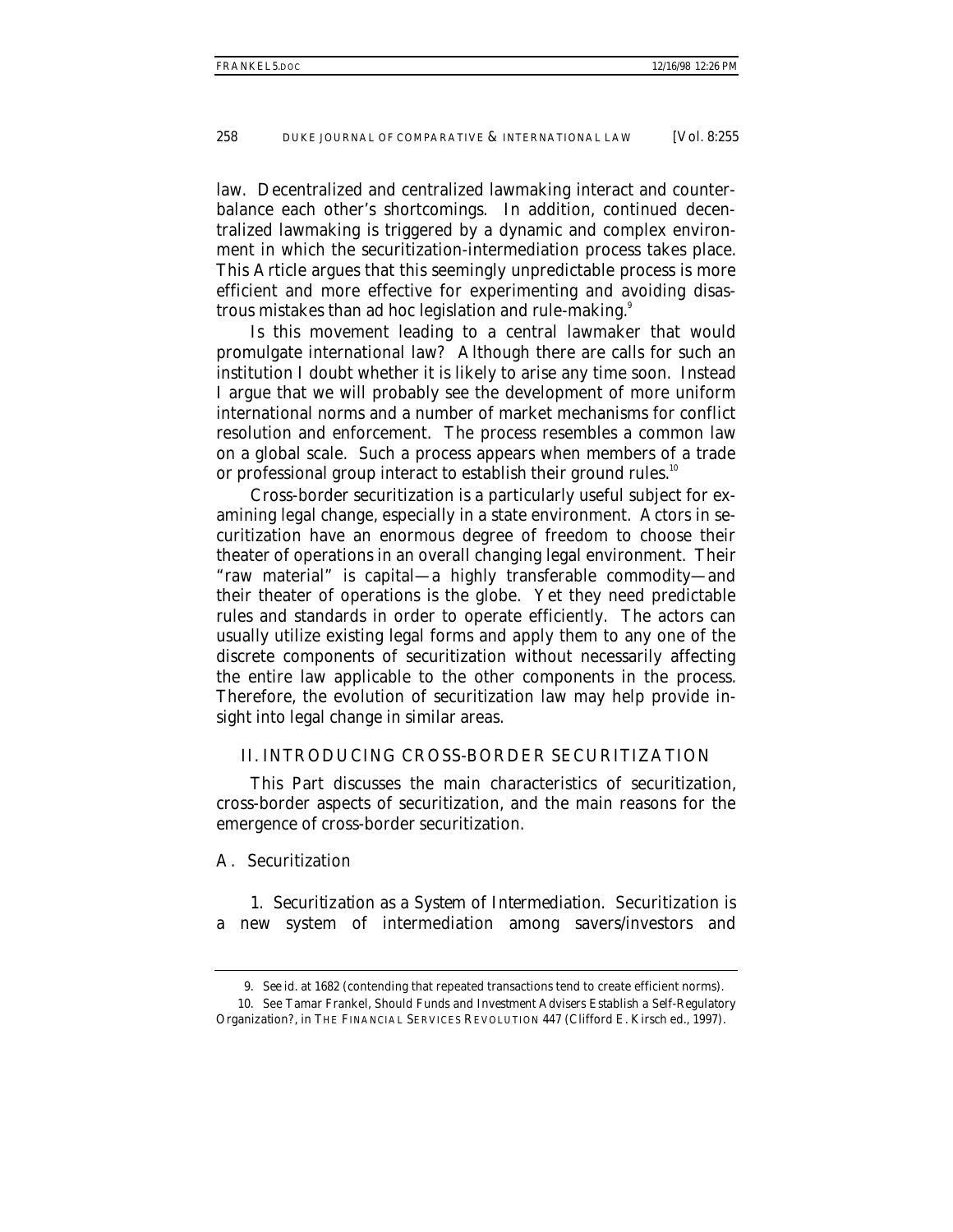borrowers/issuers, merging traditional intermediation systems of markets and institutions. Securitization can arise when institutional intermediaries are inadequately performing their functions. It can be used to by-pass traditional banks and insurance companies or similar institutions that fail to provide adequate financing or services. $11$  The United States developed securitization in the 1970s when banks and savings and loan associations did not operate well and did not perform the functions of intermediation effectively.<sup>12</sup>

By merging institutional, in particular banking, and market intermediation, securitization offers many of their advantages while reducing their disadvantages to the parties. Like market intermediation, securitization offers investors liquid securities. Unlike market intermediation, however, borrowers need not issue marketable obligations to the markets; they can borrow from institutions that then securitize the loans.

Like banking, securitization bridges the gap between the demands of borrowers and savers, but it achieves this goal by different mechanisms. For example, the process utilizes rating to reduce information costs to investors, and credit enhancement and diversification of borrowers' loan portfolios to lower investors' risks from borrowers' failures. Further, while banks provide "bundled" services (raising funds, usually through deposits, $13$  originating and servicing loans, and holding them to maturity), securitization has "unbundled" these functions, enabling separate actors to perform one or more of these functions and linking the actors through a sponsor rather than one super-intermediary. This "unbundling" and the use of specialized actors can enhance efficiency.

Securitization has undercut the hegemony of traditional banking. However, it offers banks advantages of reducing their risks by selling loans and increasing gains by fee income. Banks and bank holding companies have entered the securitization arena by providing select services in the process including the market functions.<sup>14</sup>

<sup>11.</sup> *See* Frankel, *supra* note 5, at 403 (noting that in the securitization process intermediaries direct the flow of funds from savers that do not lend, such as pension funds and insurance companies, to borrowers, and that intermediaries can reduce the enforcement costs of parties, particularly in volatile markets).

<sup>12.</sup> *See* Fernandez, *supra* note 2, at 358-59 (describing the development of the mortgagebacked securities market).

<sup>13.</sup> For an overview of financial systems see Dwight B. Crane & Zvi Bodie, *The Transformation of Banking*, HARV. BUS. REV., Mar.-Apr. 1996, at 109 (securitization separates functions and reintegrates them in different ways).

<sup>14.</sup> *See* 1 FRANKEL, *supra* note 1, §§ 4.1-4.17, at 132-56; Robert A. Eisenbeis, *Asset Secu-*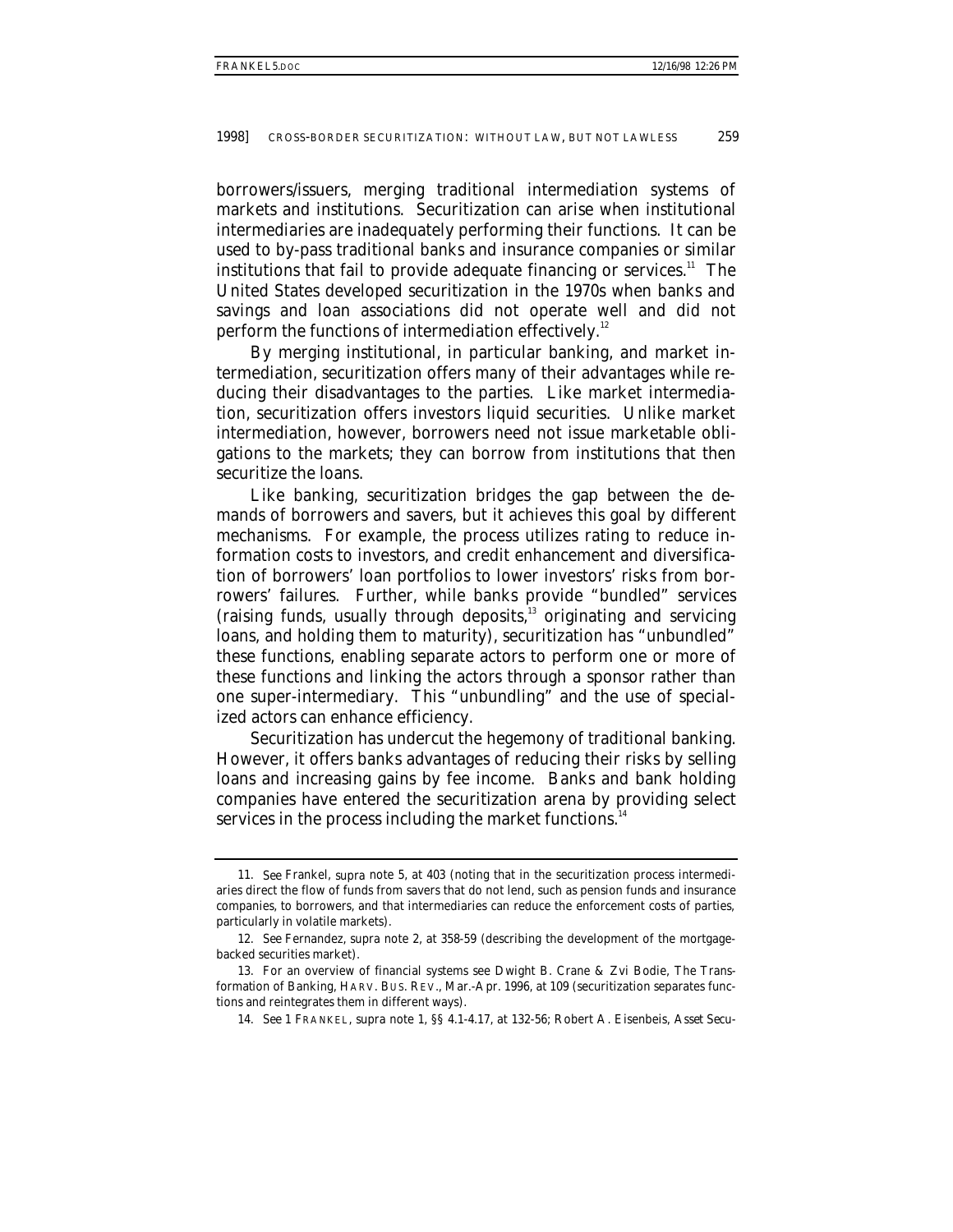According to neoclassical economics, the securitization process offer global benefits because capital flows to the most productive uses around the globe, providing higher returns for investors. Arguably, however, the process can produce a significant number of losers, especially in those countries that will remain without funding support. Further, cross-border transactions may also facilitate money laundering, tax avoidance, and circumvention of regulatory requirements of particular countries. One example relates to the use of barter to avoid foreign currency restrictions through counter-trades. Thus, U.S. wheat is traded for Soviet vodka, which can be traded to Germany for deutsche marks, which are subsequently exchanged for dollars. Goods and valuables can be bought without using hard currency by "paying" for them with other goods.<sup>15</sup> An example of avoidance of regulation is the movement of U.S. institutional intermediaries to Europe, and the creation of the Eurodollar markets in which U.S. banks engaged in securities transactions in which they were prohibited to engage in the United States.<sup>16</sup> However, the debate about whether securitization is good or bad, and to whom, is beyond the scope of this Article.

2. *The Stages of the Securitization Process*. The process of securitization is divided into discrete stages, each of which can be performed by a different entity: loans are made; the loans are transferred to a special purpose vehicle (a corporation or a trust); the special purpose vehicle issues securities to investors; the risk posed by the portfolio of the vehicle is reduced through various mechanisms for credit enhancement; and the portfolio is serviced by collecting the borrowers' payments and distributing the proceeds to investors after covering costs. $17$ 

Like other forms of intermediation, the process funnels capital from investors to borrowers. Unlike banking and market intermedia-

*ritization and Internationalization: Themes for the Future of the Financial Services Industry*, 1990 ANN. REV. BANKING L. 347, 349-50.

<sup>15.</sup> *See* Robert D. Kase, *Petroleum Perestroika; Oil and Gas Free Market in the Soviet Union*, COLUM. J. WORLD BUS., Jan. 1992, at 16, *available in* LEXIS, News Library, Arcnws File.

<sup>16.</sup> The problem of regulation and taxation avoidance and especially of money laundering is outside the topic of this Article. It is mentioned, however, as recognition that not all aspects of cross-border securitization can be viewed as positive. Governments have become more active since technology and financial systems facilitate cross-border money laundering, and have cooperated in efforts to avoid sheltering and helping such activities. Clearly, the efforts are not fully effective, but the very cooperation may be seen as a positive development.

<sup>17.</sup> *See* Schwarcz, *supra* note 1, at 135-36.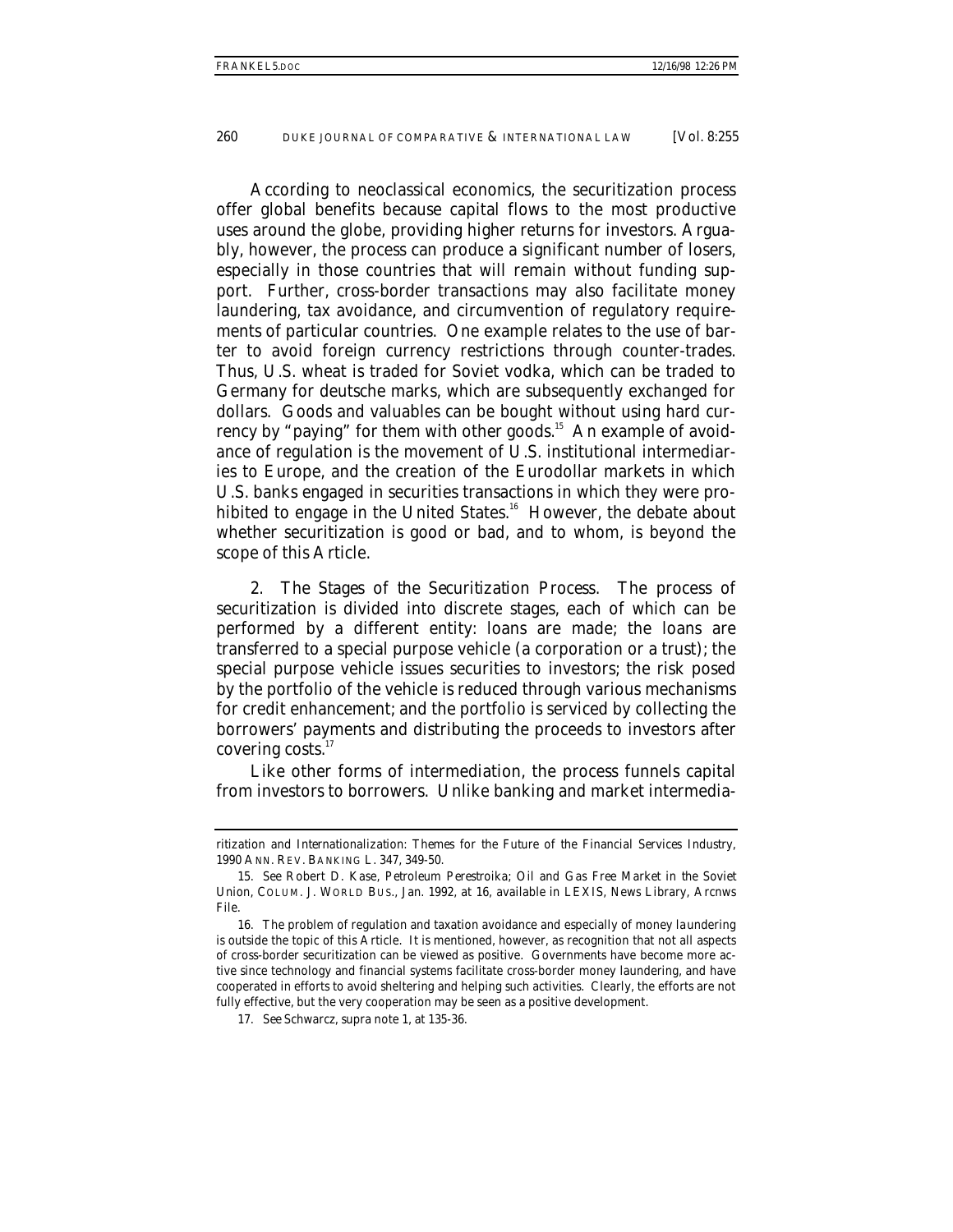tion, however, the process consists of discrete functions or services that can be performed by different entities in different combinations, and these services are available in the markets.

3. *Securitization and Trust as Innovations*. A comparison of securitization with the concept of "trust" highlights the innovative aspect of securitization and its special qualities. The innovation of securitization is similar to the innovation of the trust in the Anglo-American legal system in a number of ways.

First, both mechanisms use a "splitting technique." The trust splits property rights in a unique way separating control and benefits and vesting them in different parties. Securitization splits property rights in a similar way, and, in addition, splits the institutional functions usually performed by banks and similar intermediaries, and allows different parties to perform one or more of these functions.

Second, both mechanisms put property in a kind of suspended animation. During the trust period, the trustee acts for the benefit of the would-be owners but he is not subject to their control. Nor is he subject to the control of the previous owner. And even though the trustee controls the property he is not the owner either. A similar situation occurs in securitization. The sellers of the financial assets are no longer the owners. The buyers are only beneficial owners, and the trustee controls the assets but does not benefit from them (except by fees). This trust mechanism is an integral part of securitization.

Third, both trust and securitization encourage market transactions. Trust maintains the simplicity of property law by vesting in the trustee legal ownership towards third parties, yet allows the creation of *in personam* property rights in the beneficiaries. The property rights of the beneficiaries *vis a vis* the trustee are very flexible and can be designed by the trustor (with the trustee's consent) in almost infinite ways. Thus, while market transactions by the trustee can be effected through the simple and fixed legal property estates the rights of the beneficiaries against the trustee can be highly complex and varied.

Similarly, securitization splits the loan or obligation transaction. Borrowers are obligated under certain terms. Investors, however, are entitled under other terms. Through the process, the whole or parts of the borrowers' obligations can be converted into securities. For example, assume that a portion of certain financial assets has the equivalent of a treasury bond's zero credit risk. The residual financial assets represent risk above this benchmark zero risk. By using a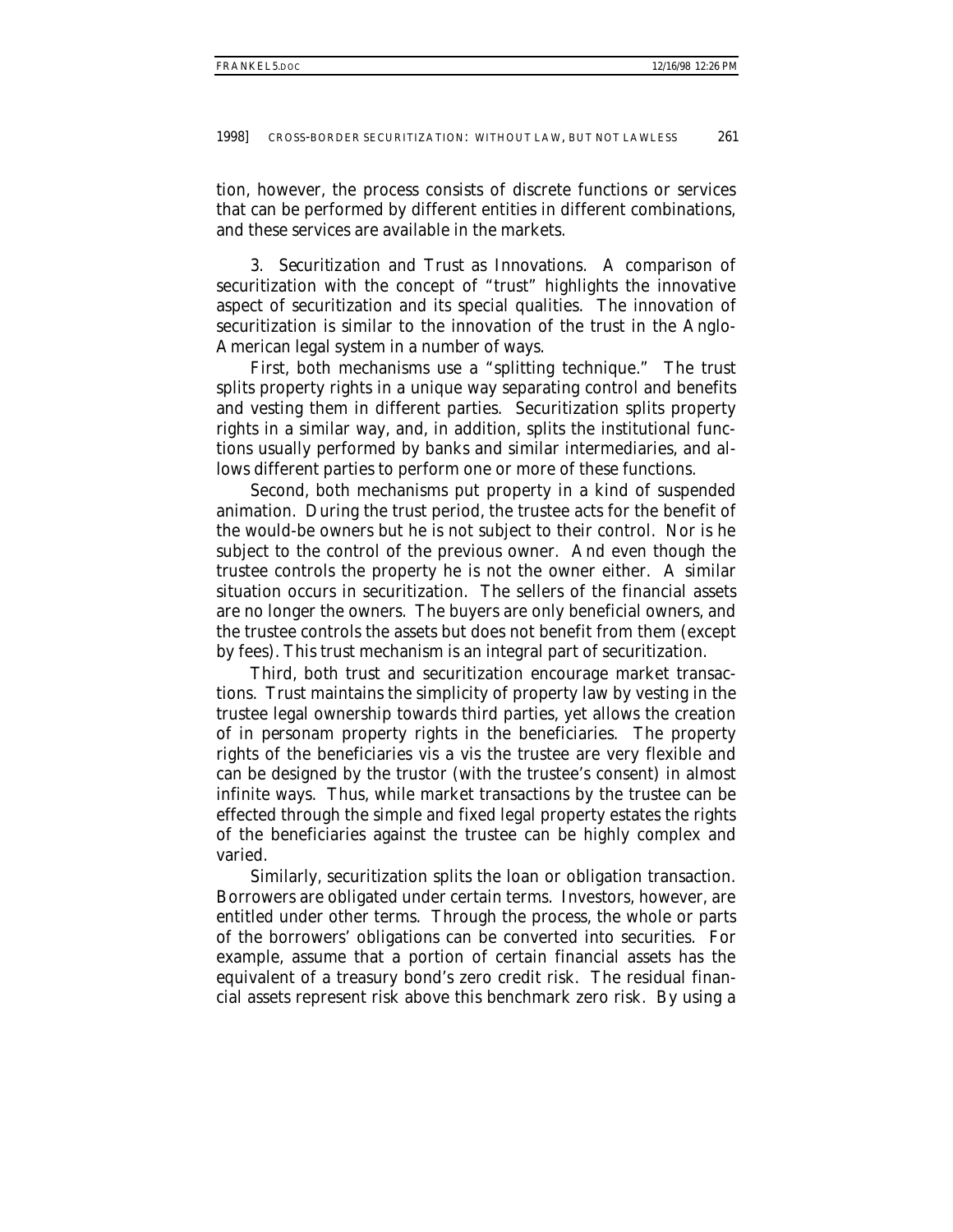special purpose vehicle (a trust or a corporation), sponsors are able to isolate the part that represents zero risk from the rest of the risks, securitize these separate parts and sell either or both in the securities markets. As a result, securitization can be extremely complex in creating rights that are subject to sale in the markets. However, when these rights reach the markets they can be offered in the form of simple, standardized and predictable instruments, *i.e.*, securities, which mend themselves better to efficient trading in the markets. Thus, securitization requires a trust mechanism to convert illiquid financial assets (assets of the special purpose vehicle) to liquid assets (obligations of the vehicle).

Fourth, both trust and securitization allow for terms that fit the special needs of the beneficiaries/investors. Trust allows for flexible arrangement among the beneficiaries and trustees and can also be used in different business contexts. Securitization allows for terms that fit the special needs of the investors; it is also sufficiently flexible to accommodate the desires of borrowers, and can also be used in different business contexts.

Fifth, trust and securitization are also used for similar purposes. Historically, the trust was used to by-pass prohibitions on devising assets by inheritance and imposition of taxes; today trusts continue to be used for such purposes.<sup>18</sup> Likewise cross-border securitization can be utilized to avoid taxes and regulation because the activities and the payments can be placed outside a taxing country.

Sixth, trust and securitization are intermediaries. The trust intermediates between beneficiaries and issuers of the obligations in which the trust invests. Similarly, securitization intermediates between investors and borrowers.

Trusts and securitization are also different. As compared to securitization, trusts are established and managed with fewer separate links. In securitization, borrowers may borrow from lenders and lenders may pass the borrowers' obligations to special purpose vehicles, which raise funds from investors and allow these funds to pass through to the lenders to borrowers. In a trust, there are only two distinct links: the trustee issues certificates representing claims against the trust's portfolio and invests the funds in financial instruments. The trust resembles only the part of the securitization process that uses the special purpose vehicle.

<sup>18.</sup> *See* WILLIAM M. MCGOVERN JR., ET. AL., WILLS AND ESTATES §8.1 at 297-300 (1988).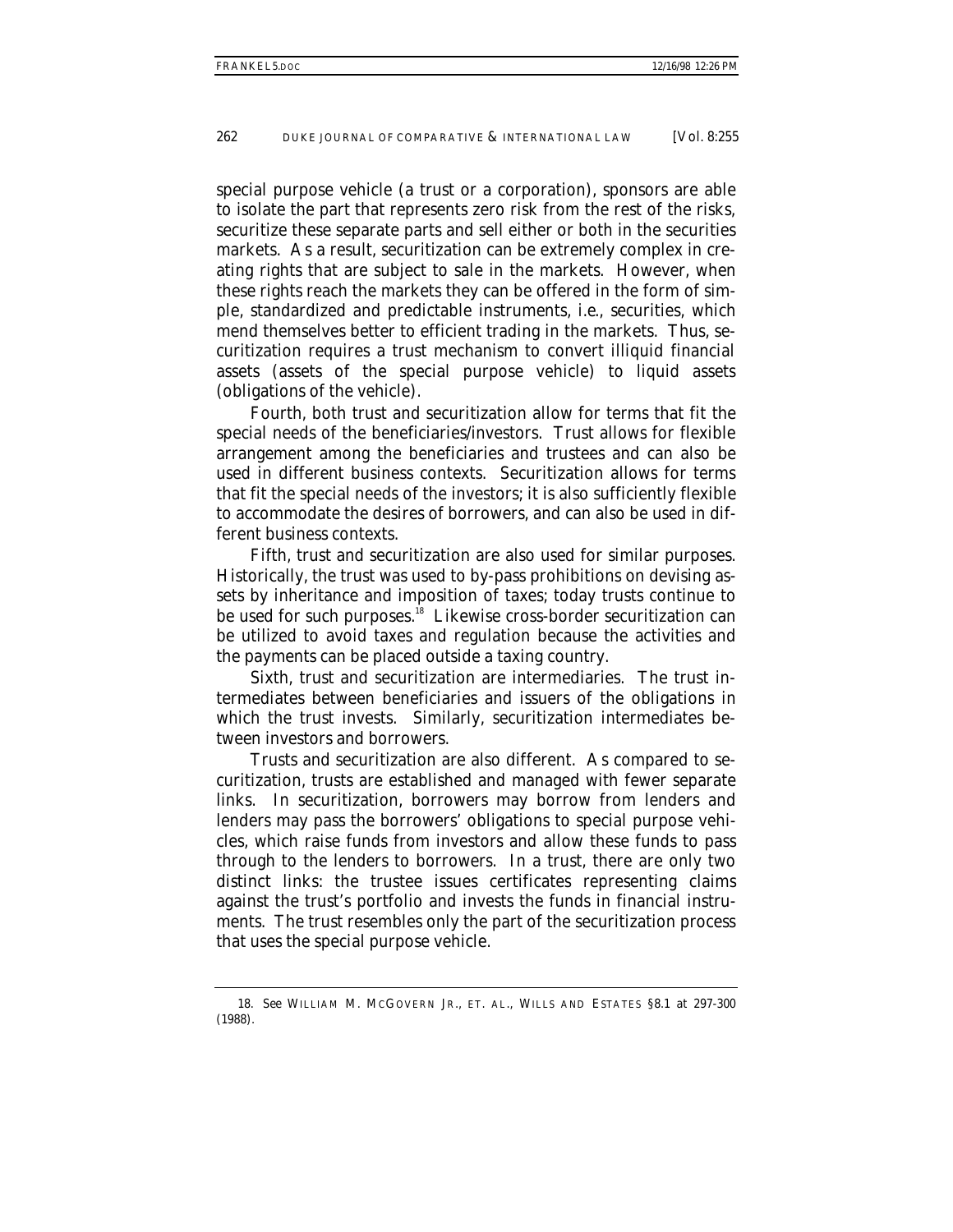In contrast to a private trust, securitization eliminates or weakens the personal relationships between the various participants. This characteristic is a function of the number of investors, and explains why the Massachusetts business trust,<sup>19</sup> serving a large numbers of investors, is similar in this respect to securitization.<sup>20</sup>

## B. Cross-Border View: Not Only International and Multinational, But Cross-Border

Securitization offers actors opportunities to develop expertise in parts of the process, or draw on expertise available in the global markets. Similarly, the process offers actors opportunities to structure transactions in locations around the globe that provide a receptive environment, and avoid those with a less welcoming and a more costly environment. Further, cross-border securitization allows for efficient and cost reducing credit enhancement mechanisms to lower the cost of capital. For example, foreign investors' cost of evaluating domestic borrowers is higher than the cost of utilizing a credible domestic institution that can provide credit enhancement to investors. The savings can be then divided among the sponsors, borrowers, and investors.<sup>21</sup> The segmented nature of securitization allows for crossborder design that can optimize efficiency through expertise and cost avoidance.

To be sure, large institutions could perform all parts of the securitization process since they may have internally the required expertise and domestically an attractive operating environment. If the institutions are multinational, they may take advantage of the environment or expertise that is offered elsewhere. However, if cross-border opportunities outside the institution are more attractive, $2^2$  such institutions may still take advantage of these opportuni-

<sup>19.</sup> A Massachusetts business trust is an organization that functions similarly to a corporation but is organized as a private trust. *See* Sheldon A. Jones, et. al., *The Massachusetts Business Trusts and Registered Investment Companies*, 13 DEL. J. CORP. L. 421, 439 (1988) (noting that shareholders hold the beneficial interest in the trust property but trustees manage the property).

<sup>20.</sup> *See id*.

<sup>21.</sup> This idea was triggered by Professor Hill's article on reduction of political risks through securitization. The same idea can be applied to other situations in which domestic actors can reduce the costs of foreign investors. *See* Claire Hill, *How Investors React to Political Risk*, 8 DUKE J. COMP. & INT'L L. 283(1998).

<sup>22.</sup> *See Reducing the Risks of Outsourced IT*, FIN. TIMES, Feb. 20, 1998, § 4 (Survey-Mastering Global Business), at 2 (discussing major trends in IT outsourcing, including offshore outsourcing); *Strategies for Global Outsourcing*, FIN. TIMES, Feb. 20, 1998 § 4 (Survey-Mastering Global Business), at 5 (discussing reasons for global sourcing, types of sourcing rela-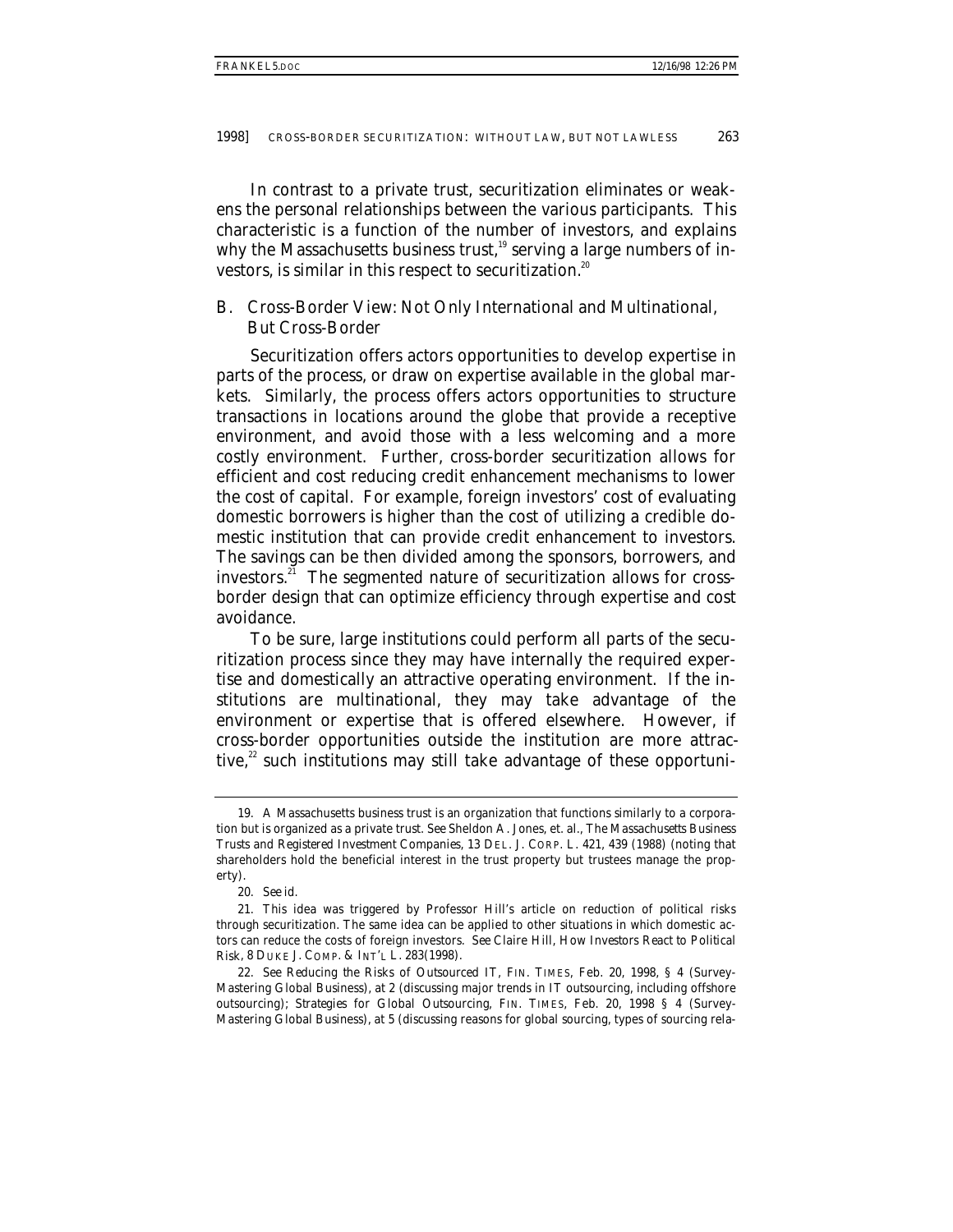ties.

Securitization should be contrasted with a unitary financial institution that combines under one roof most or all financial services, from lending and funding to insurance and distribution of marketable securities. The difference between the two is the extent to which central control and planning plays a part. The securitization regime allows one or more entrepreneurs to perform particular services and combine them through market intermediation. Loans, insurance (credit enhancement), distribution of securities, management of pools of financial assets, loan servicing, and legal and accounting services can all be bought in the markets. Although there are many combinations of in-house and out-sourced services in both cases, securitization does not require a guiding or governing hand throughout the process. In that sense it is more market than institution oriented. Securitization leaves more freedom to entrepreneurs and initiators than institutional planning would. $23$ 

Cross-border securitization allows each link in the process to be performed in a different country. One way in which to understand the process is by analogy to multinational corporations. For example, United States corporations have long exported their products to foreign countries. In that sense the corporations were engaged in international business. At some point, however, these corporations be $come$  multinational.<sup>24</sup> The transition occurred when the managements of these corporations began to view the whole globe as their theater of operation. They no longer assumed that their manufacturing, marketing, or purchasing should be located exclusively in the U.S. Instead, they established various parts of their operations in different countries. This global view has changed the strategies of the corporations in a fundamental way. No longer were the U.S., its plants, employees and currency the starting points of management planning. A decision on where to build a plant required a survey of the globe in terms of cost, transportation, markets, political stability, and other environmental factors, as well as the relationship between other globally dispersed parts of the enterprise.

tionships, and factors considered in choosing between them); Jai Shanker, *IBM Goes after Global Outsourcing Market*, NEW STRAITS TIMES, Nov. 3, 1997, at 5 (noting growth in global outsourcing market).

<sup>23.</sup> This is true generally. However, institutions have different degrees of centralized planning and control. While some may be tightly controlled centrally, others may constitute a loose network of divisions of entrepreneurs.

<sup>24.</sup> *See* PETER MUCHLINSKI, MULTINATIONAL ENTERPRISES AND THE LAW 19-32 (1995) (explaining the origins of multinational corporations).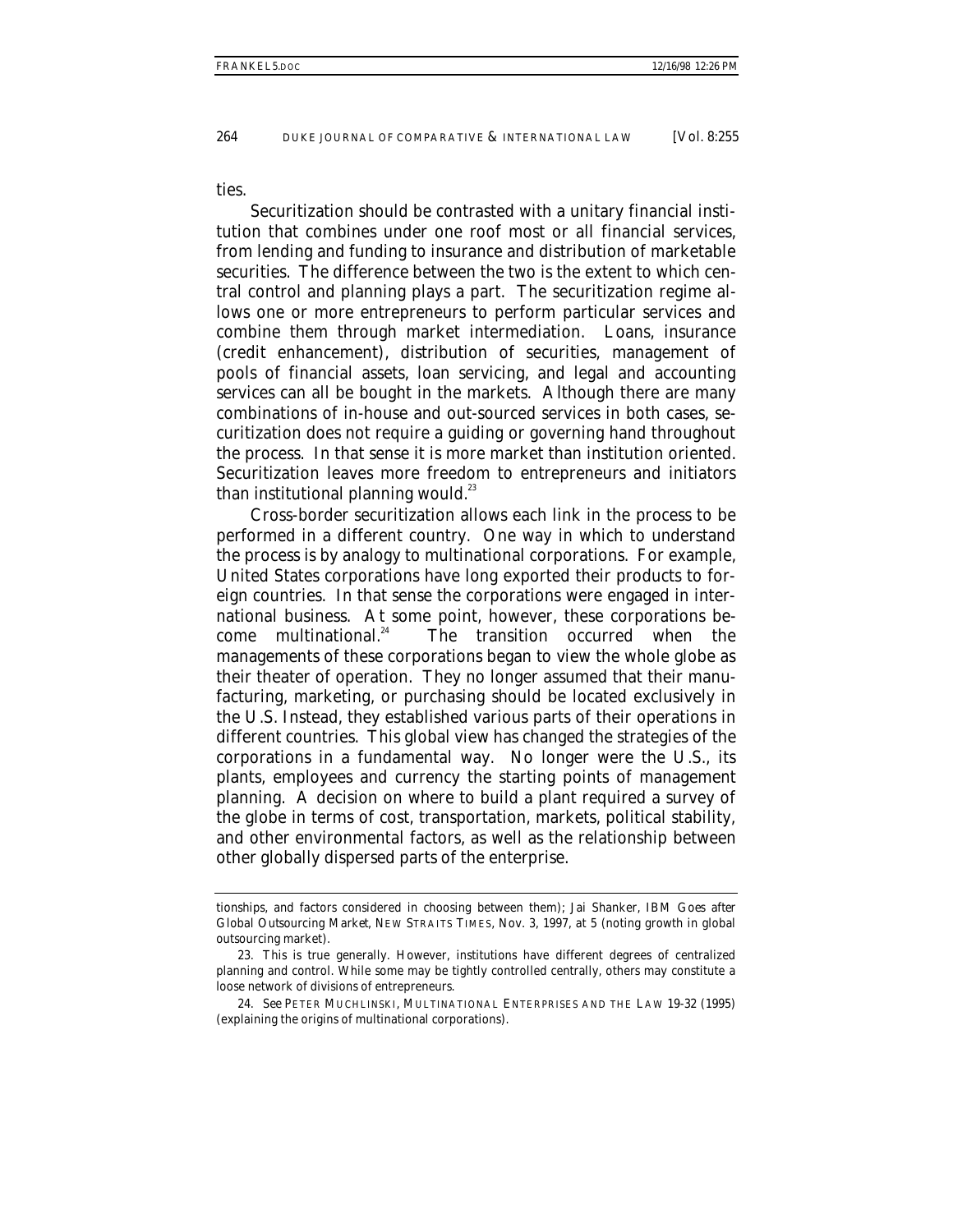Cross-border securitization reflects a similar method and view, whether the decision makers are intermediaries, investors or borrowers. The main actors, however, are the sponsors. A decision to securitize across particular borders depends on (i) opportunities to create an inventory of financial assets by originating, buying, or selling; (ii) optimal regulation and tax laws;<sup>25</sup> (iii) various risks and their levels; and (iv) absence or presence of an institutional or legal infrastructure. In such a case, cross-border securitization serves as an alternative to missing laws or appropriate intermediaries.

In cases where the domestic legal, tax or regulatory accounting framework makes securitization difficult, but where the law permits transfers of title, an alternative may be to structure a transaction in an "offshore center" and to launch the issue in the Euromarkets .... For countries whose currency is not widely used internationally and which do not intend to function as major international financial centers, this may be an efficient means of gaining the benefits of securitization without major changes in domestic infrastructure.<sup>2</sup>

Offshore securitization can be condemned as a means of avoiding regulation, tax rules, and currency exchange restrictions. Crossborder securitization also can be praised as a valuable tool for using the best combination of securitization actors and activities around the globe. The judgment depends on the viewers' point of view.

Cross-border securitization develops when the optimal conditions for securitization are absent in the country where investors, originators or borrowers reside. Optimal conditions include a business and legal infrastructure to support the securitization process and absence of taxes or regulation that sponsors of the process find burdensome. Thus, when legal systems do not allow, or put burdens on, assigning or selling financial assets, they create an almost insurmountable barrier to securitizing assets in their jurisdictions. For example, there are gaps in Italy's legal and regulatory framework, in-

<sup>25.</sup> *See* Cecile Gutscher, *Commercial Banks Flock to Ireland Seeking Tax Breaks,* WALL ST. J. EUR., Jan. 15, 1997, at 19, *available in* WESTLAW, WSJ-EURO Database.

<sup>26.</sup> *Securitisation: An International Perspective*, FIN. MARKET TRENDS, June 1995, at 33, 57 ("[A] considerable volume of cross-border securitization is taking place, mainly in the form of sale of receivables to offshore SPVs. Securities created in this matter [sic] are marketed to the international investor community. Some cross-border securitization is undertaken by institutions based in countries where domestic securitization is relatively easy. At the same time, even when domestic infrastructure renders securitization impractical, market participants have found cross-border activity to be a means of engaging in securitization. Thus, many nonfinancial companies in several countries have used offshore companies to issue ABS and MBS in cases where domestic systems made such operations impossible."), *available in* LEXIS, News Library, Arcnws File.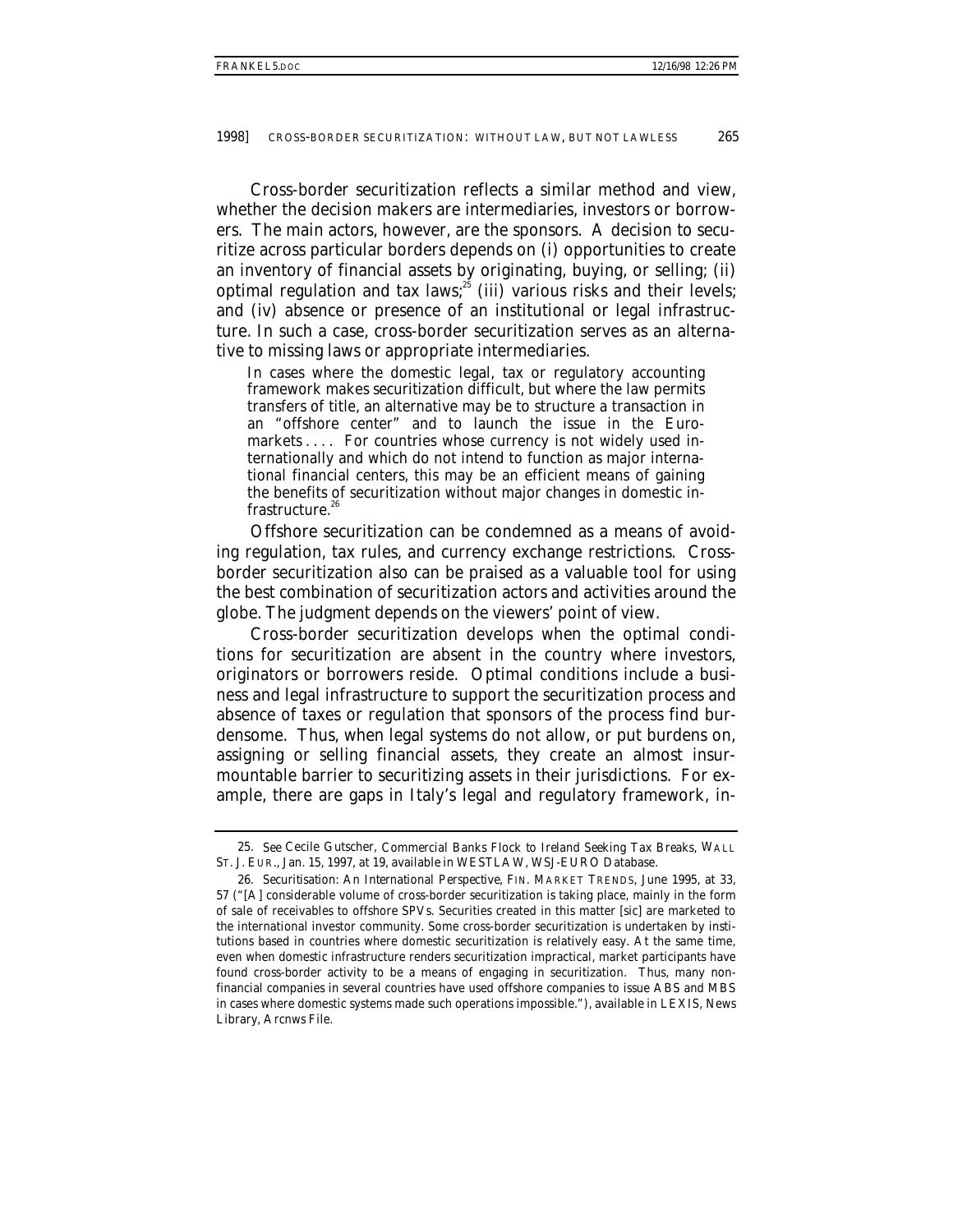cluding the lack of specific legislation, problems involving taxation, and legal aspects involving transfer of title that impede securitization in that country.<sup>27</sup> European countries do not have a trust concept.<sup>28</sup> That makes it difficult to establish a special purpose vehicle.

Where such barriers exist, financial assets originated in one country are often structured in another country. For example, London is the location of major sponsors that package assets originated in other countries and distribute the securities backed by these assets. The securities are structured to meet the demands of investors in particular markets; for example, the European market. The special purpose vehicles used to securitize these assets, however, are often located not in London but in other financial centers, such as the Channel Islands.<sup>29</sup>

Similarly, because infrastructure is inadequate, no mortgage backed securities have been issued in Italy "but a small number of car loans and leases have been securitized, mainly using offshore SPVs."<sup>30</sup> The process of building an infrastructure is sometimes piecemeal. For example, Japan's government allowed leasing and consumer credit companies to sell receivables to offshore special purpose vehicles before it allowed securitization in Japan.<sup>31</sup> Cross-border securitization will follow after Japan accommodates the securitization process.

Sometimes developing countries seek foreign investors to help modernize and discipline their domestic intermediaries and borrowers (including issuing enterprises).<sup>32</sup> If, for example, banks in a particular country do not perform their lending functions prudently, others can perform their functions. The new lenders can be other domestic institutions, but even more importantly, they can be foreign entrepreneurs, provided the country's government accepts foreign lenders.

<sup>27.</sup> *See id*. at 49.

<sup>28.</sup> *See* Henry Hansmann & Ugo Mattei, *The Functions of Trust Law: A Comparative Legal and Economic Analysis*, N.Y.U. L. REV. (Forthcoming 1998).

<sup>29.</sup> *See Securitisation: An International Perspective*, *supra* note 26, at 49. The publication also states that not all countries have accepted securitization or changed the laws that are necessary for securitization to flourish. For example, France decided to develop its own laws, and Norway determined not to use securitization as a remedy to its banking problems. *See id*. at 48, 50.

<sup>30.</sup> *Id.* at 49.

<sup>31.</sup> *See id.* at 51.

<sup>32.</sup> For example, on December 4, 1997, the government of Malaysia hosted a conference concerning securitization in which many OPEC members states, especially from the Pacific Basin, participated.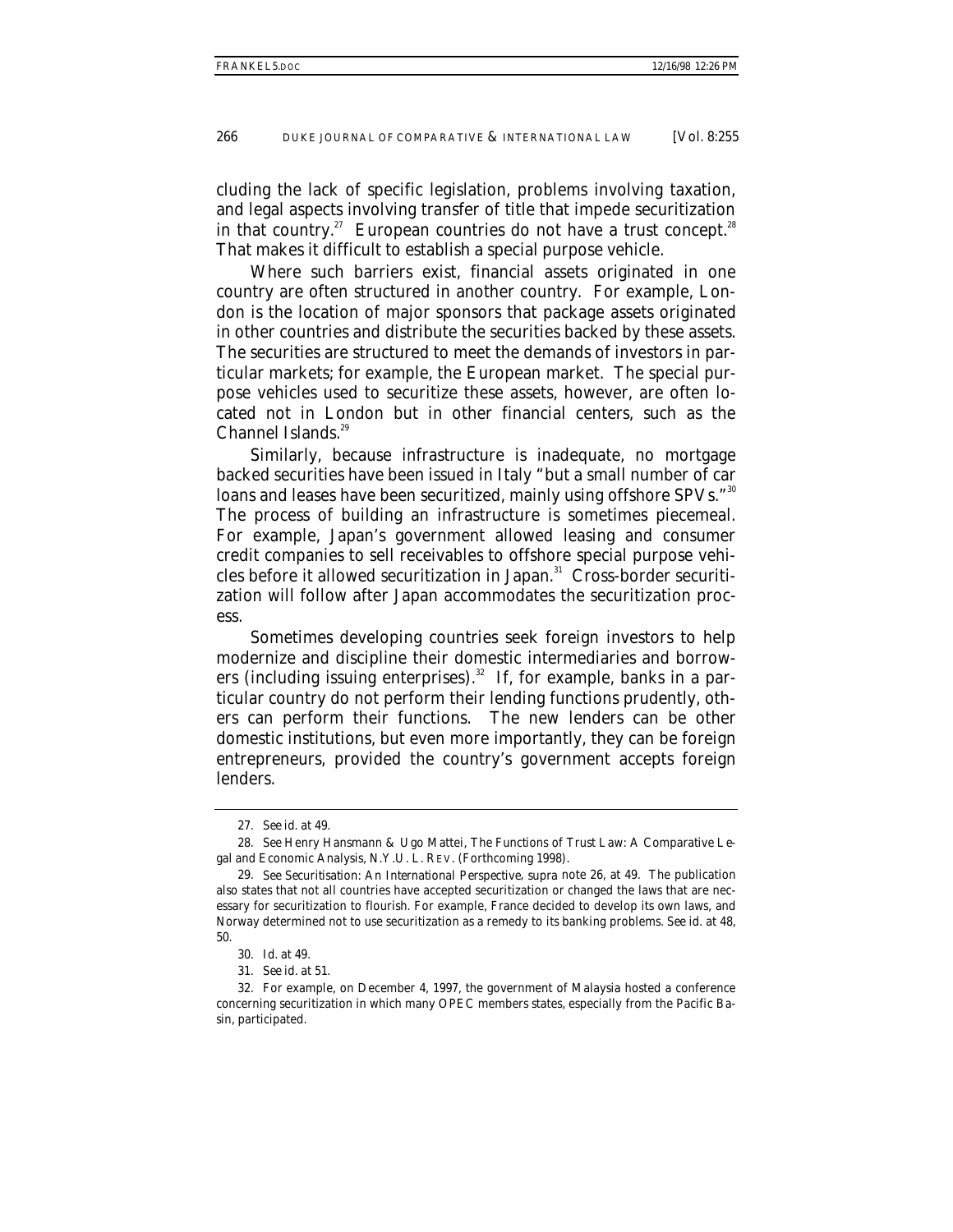Markets can discipline domestic banks even absent foreign lenders. If the domestic banks desire to sell their loans abroad, the underwriting standards and specifications will be dictated to a large extent by the buyers. For instance, in the United States, GNMA, Fannie Mae and Freddie Mac, which are the largest mortgage buyers, virtually establish the underwriting standards for mortgage lending, and thereby affect the prudence standards of U.S. banks that are mortgage lenders.<sup>33</sup>

Interestingly, the buyers have an incentive to reduce the costs of origination. Based on the statistical data that they have accumulated, they have reduced the information that they require the borrowers to provide. While small banks may continue to demand of their borrowers detailed information and spend their resources verifying the information, Freddie Mac needs only the information that is relevant to its enormous pool of mortgages. Details that constitute a "wash" or are not statistically significant can be eliminated. Originating lenders, whether banks or mortgage bankers or others, can reduce their information costs which lowers the transaction costs and ultimately the borrowers' costs.

Securitization has exposed lending banks to competition from other lenders that used to finance their operations by borrowing from banks, thus incurring higher cost of capital. If these lenders have available to them buyers of the loans, they need less capital, or only interim capital to make the loans and assemble loan portfolios for sale. These non-bank lenders, with lower cost of operations, pose serious competition to banks.

In such cases, the government's regulatory role is reduced because sophisticated buyers who have power to demand loans made prudentially. Thus, these buyers impose on lenders market discipline and relieve the government of the regulatory burden. Market buyers and competition sanction banks for adopting lax underwriting standards in violation of the regulatory standards.

A similar idea was voiced in the 1997 conference: Comparative Study of Internationalization of Emerging Markets and Its Application to China, Beijing, China. At this conference, it was suggested that even if China does not necessarily need foreign currency it needs foreign investors to exercise market discipline on state enterprises that are privatized by issuing securities to investors. For example,

<sup>33.</sup> *See* Jane Schulkoske, *The Evolving Paradigm of Laws of Lead-Based Paint: From Code Violation to Environmental Hazard*, 45 S.C. L. REV. 511, 551 (1994) (noting Fannie Mae's role in setting underwriting standards).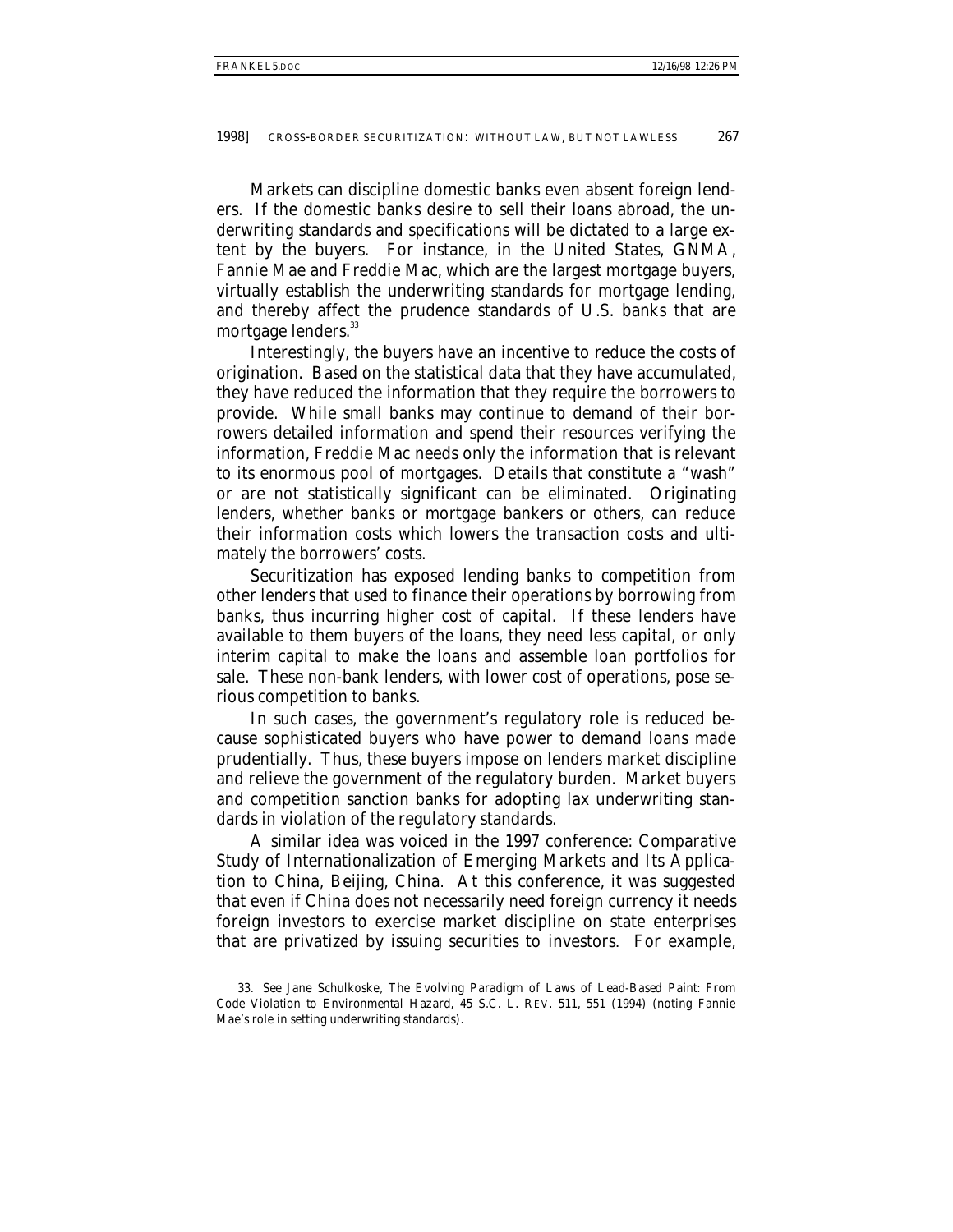foreign investors could insist that these issuers adopt internationally acceptable accounting systems.<sup>34</sup> Today, countries have incentives to cooperate in regulating securitization and other forms of intermediation because high capital mobility can make each country's investors hostage to the other countries' policies.

Although the sponsors of securitization do not necessarily make it their priority, they serve some countries by offering an alternative to ineffective institutional intermediaries in these countries. Sponsors that realize the benefits they bring in this respect use these benefits to support their request for entry and changes in the legal infrastructure of the countries.

Cross-border securitization encourages foreign investments. Investors have a "home bias,"<sup>35</sup> because foreign investments pose risks related to lack of information, foreign exchange, and government actions.<sup>36</sup> Nonetheless, investors are attracted to foreign investments by the promise of higher returns. Cross-border securitization offers them risk diversification, and an alternative to investments in foreign projects that is more liquid.<sup>37</sup>

C. Innovators in the Area of Cross-Borer Securitization Seem to Give Away Their Innovations Instead of Creating Property Rights in Them. How Are the Innovators Compensated For Their Investments and Efforts? Why Are They Interested in Standards Based on Their Creations?

Presumably, those who create innovative cross-border securitization models expect to recoup their costs and reap rewards. They invest time and creativity (which may be a limited resource). They assume the risk that their innovation would not be marketable, or will not receive the necessary government approval, or that their innovations will have a short life span.

1. *Why Don't Innovators Try to "Propertize" Their Innovations?* One way in which innovators could reap rewards is by seeking trademarks, copyrights and patents to propertize their innovations and extract payments from those who would wish to use or copy them. Yet, it seems that innovators in domestic and cross-border

<sup>34.</sup> *See* Comparative Study of Internationalization of Emerging Markets and Its Application to China (1997) (notes on file with the Author)*.*

<sup>35.</sup> *See* Fox, *supra* note 3, at 724-25.

<sup>36.</sup> *See id*.

<sup>37.</sup> *See id.* at 724.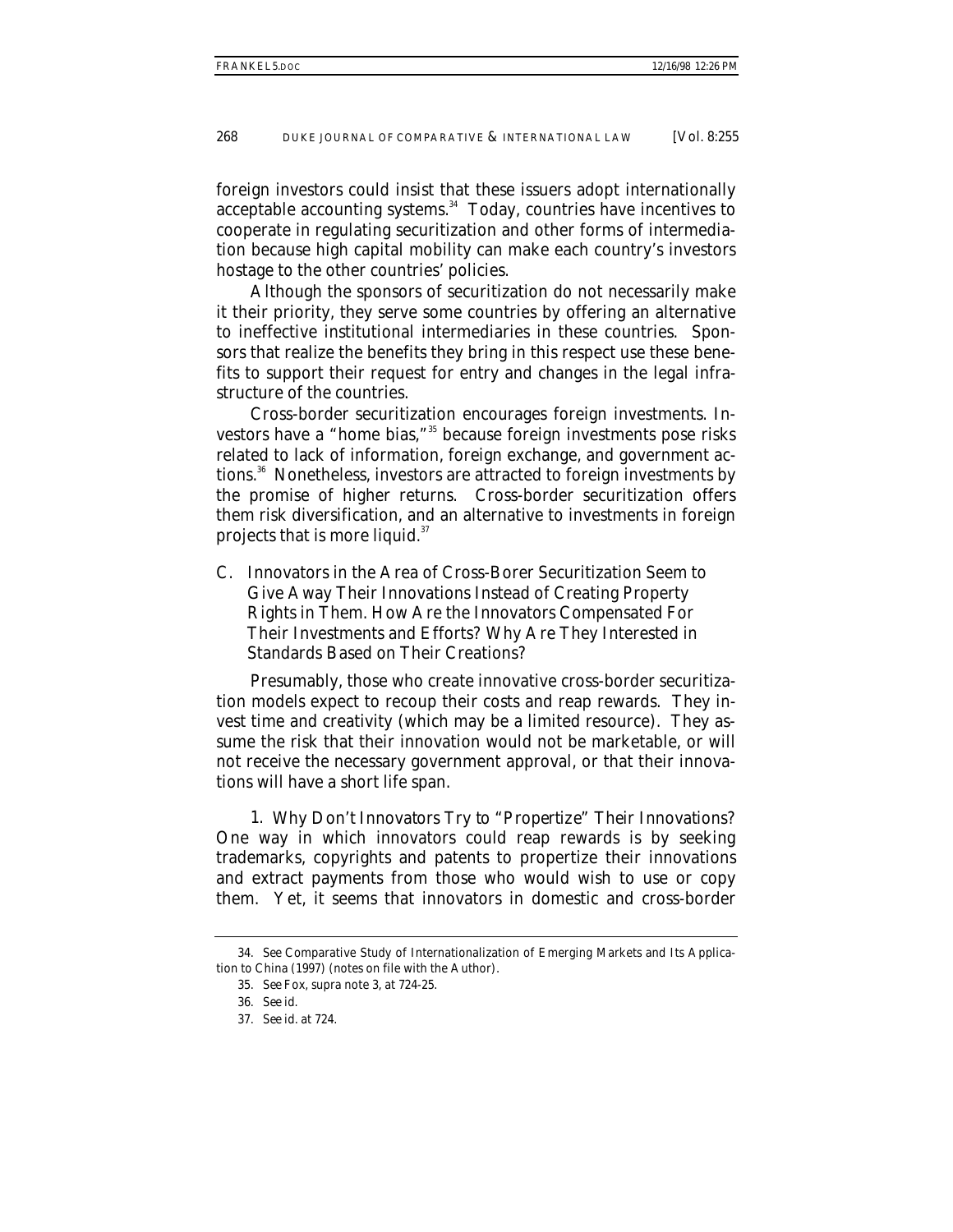securitization, like those in the financial services area, rarely resort to these measures.<sup>38</sup>

2. *Giving Innovations Away*. By and large, innovators seem to give away their innovations. In some cases they have no choice. When innovators need to obtain regulators' approvals for their structures, they "give away" their ideas to competitors when approvals are publicized. But innovators give away their unique creative structures voluntarily by advertising in law review articles<sup>39</sup> and on the Internet.<sup>40</sup> They compete for a chance to speak at conferences attended by lawyers. $41$  They work with peers on uniform contracts and model laws in trade and professional associations, $42$ United Nations projects,<sup>43</sup> and other international organizations.<sup>44</sup>

Presumably, advertising their innovation and participating and leading movements to design a uniform law bestows on the innovators prestige and enhances their reputation. Standardization and publication of a proven innovation allows innovators to "sit on their laurels," at least for a while. It also allows them to meet other movers and shakers in their area and learn from them. There is a great satisfaction in having an impact on the law of countries and the work and life of many persons. However, these activities generate costs

41. *See, e.g.,* AMERICAN LAW INSTITUTE - AMERICAN BAR ASSOCIATION COMMITTEE ON CONTINUING PROFESSIONAL EDUCATION, INVESTMENT MANAGEMENT REGULATION (ALI-ABA Course of Study Materials No. CA10 1995).

42. *See, e.g.,* U.C.C. (1995); RESTATEMENT (SECOND) OF TORTS (1977). American Law Institute Transnational Insolvency Project; International Statement of United States Bankruptcy Law Tentative Draft (Apr. 15, 1997).

43. *See, e.g., United Nations Commission on International Trade Law, Working Group on International Contract Practices, Twenty-Seventh Session, New York, 23 June-3 July, 1997, Receivables Financing* (on file with author).

44. *See, e.g.,* UNCITRAL MODEL LAW ON ELECTRONIC COMMERCE (1996); PRINCIPLES OF EUROPEAN CONTRACT LAW (1997). This behavior is prevalent in other areas of the financial services. J.P. Morgan has developed a software to track the risk level of investment portfolios and offered the software free. *See* Peter Heap, *J.P. Morgan Gives an Answer to Problem of Measuring Risk*, BOND BUYER, Mar. 21, 1995, at 8, *cited in* THE FINANCIAL SERVICES REVOLUTION 333, 348 (Clifford E. Kirsch, ed., 1997).

<sup>38.</sup> For example, the creators of the "hub and spoke" structure for mutual funds have taken a trademark and patent on the name and structure. *See infra* note 46.

<sup>39.</sup> *See* Meredith S. Jackson, *Leap of Faith: Asset-Based Lending to Asset-Backed Securities - A Case Study,* 2 STAN. J.L. BUS. & FIN. 193 (1995).

<sup>40.</sup> *See e.g.,* Chapman Tripp, *Securitisation: A Beginner's Guide* (visited March 31, 1998) <http://www.chapmantripp.co.nz/publish/fl180697.htm> (explaining securitization, posted by a New Zealand law firm); Jason H.P. Kravitt, *Coping with Cross-Border Securitisation,* (visited Nov. 13, 1997) <http://demo.iii.com:106/search/akrafft+susan/-5,-1,0,B/frameset&a+kravitt+  $jason + h + p & 1, 6, -1 >$ .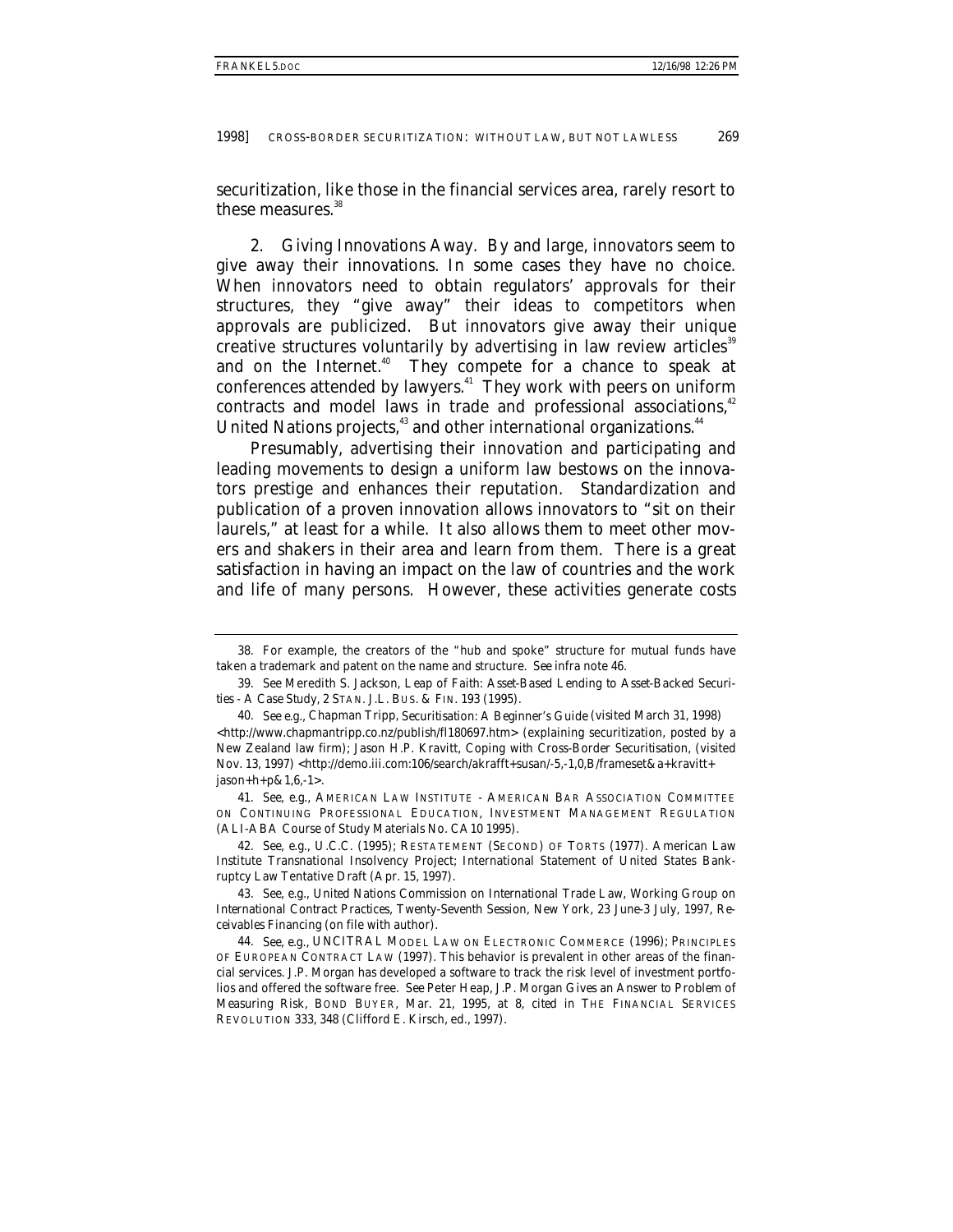rather than monetary rewards for work done.

The answer to this puzzle seems to contain both the negative aspects of attempting to create enforceable copyright, patent, and trademark rights, on the one hand, and the far more fruitful and profitable results of giving the innovation for free. In the area of financial services, recapturing of the costs and reaping the monetary rewards from innovative structure through trademarks, copyrights and patents has been unsuccessful. First, the name of the product is rarely unique, and other descriptive names are abundant. For example, the creators of the "hub and spoke" structure for mutual funds have taken a trademark and patent on the name and structure.<sup>45</sup> However, other lawyers and the regulators chose "master-feeder funds" to describe essentially the same structure, thus by-passing the trademark issue. Later, the patent was not recognized.<sup>46</sup> Today, computerized investment management systems are of "suspect value."<sup>47</sup> Second, the innovative structure itself can be used with sufficient variations that would distinguish it from the original. Third, it is very difficult to shelter financial innovations under existing laws. Fourth, copyright protects software code, but not the ideas underlying the code, allowing competitors to duplicate the ideas by designing different codes that achieve the same result.<sup>48</sup>

<sup>45.</sup> *See infra* note 46.

<sup>46.</sup> *See* Exemption for Open-End Management Investment Companies Issuing Multiple Classes of Shares, Investment Company Act Release No. 19,955 (Dec. 15, 1993), 58 Fed. Reg. 68,074, 68,075-76 & n.3 (Dec. 23, 1993) (referring to funds as "master-feeder" and referring to "Hub and Spoke" service mark only in footnote); State Street Bank and Trust Co. v. Signature Fin. Group., Inc, 927 F. Supp. 502 (D. Mass. 1996); *U.S. Court Strikes "Hub and Spoke" Trademark*, FUNDS INTL., Apr. 1996, at 9 (noting that other firms have trademarked similar structures), *available in* LEXIS, News Library, Curnws File.

Further, in 1996 a federal district court invalidated the patent for the accounting system for managing the Hub and Spoke structure. The court ruled that the subject matter is unpatentable as the system is a "mathematical algorithm" involving no "physical transformation," and a "business method." *See* State St. Bank & Trust Co. v. Signature Fin. Group, Inc., 927 F. Supp. 502 (D. Mass. 1996). If the decision is affirmed on appeal, it will indicate that patents for financial and investment management systems are of "suspect value." *See* Steven B. Pokotilow & Andrew G. Isztwan, *Court Casts Shadow on Patenting Financial Software*, INTELL. PROP. STRATEGIST, June 1996, at 7, *available in* LEXIS, News Library, Curnws File. Similarly, Merrill Lynch has trademarked the name of its Cash Management Account. *See Merrill Enhances CMA*, WALL ST. LETTER, Dec. 21, 1992, at 3, *available in* LEXIS, News Library, Arcnws File. The product is also patented. *See* CW Staff, *Intelligence Files*, COMPUTERWORLD, Feb. 22, 1993, at 67, *available in* LEXIS, News Library, Arcnws File. However, it has become a "commodity product" because most other securities firms offer similar products. *See* Randall Smith, *Merrill's Once-Revolutionary CMA Is Losing Its Edge*, WALL ST. J., Jan. 7, 1993, at C1.

<sup>47.</sup> *See* Pokotilow & Isztwan, *supra* note 46, at 7.

<sup>48.</sup> *See generally* Himanshu S. Amin, *The Lack of Protection Afforded Software Under the Current Intellectual Property Laws*, 43 CLEV. L. REV. 19 (1995).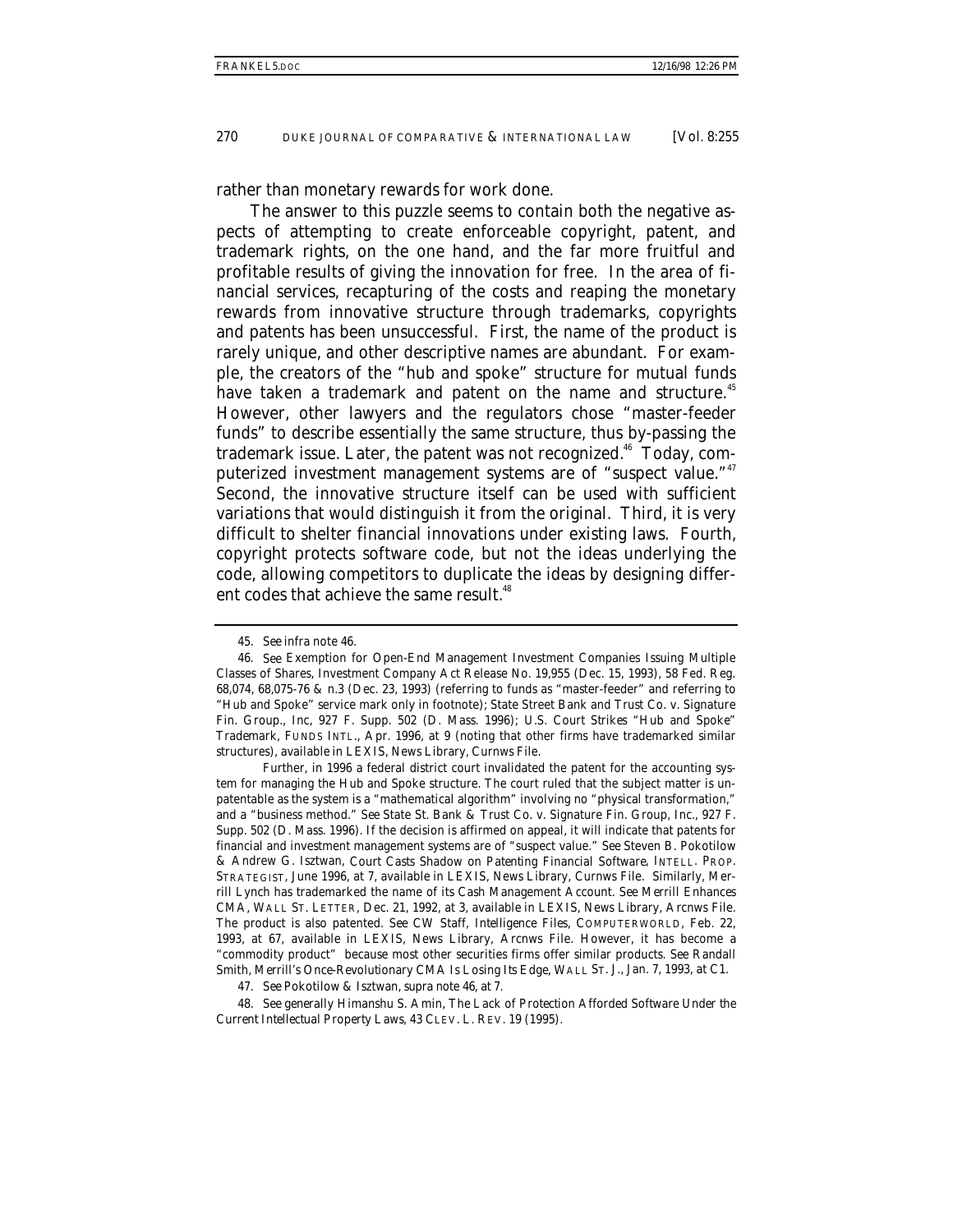Clearly financial innovators incur substantial costs in creating new products and bear the risk of losing their competitive edge if these innovations can be easily and quickly copied by others. Therefore, unless protected by copyright and patent laws, these costs and risks may dampen the incentives of innovators to innovate. In response there is also a suggestion that current laws provide some protection for such innovations, and that innovators should take advantage of the laws.<sup>49</sup> More importantly, it seems that innovations in the financial area, including securitization, are abundant, suggesting that there is little need to provide innovators more incentives to produce novel products.

In contrast, and paradoxically, "giving away" an innovation provides many monetary benefits. To begin with, these giveaways may not be complete. Unlike disclosure in applications for patents, disclosures of innovations in advertising, presentations or professional publications are not as complete and detailed. Certain experiences, drawbacks and danger points are likely to be omitted. Some say that following cookbooks of famous chefs rarely seems to produce dishes that taste as the chefs' dishes do. That is not necessarily done by intentionally avoiding an important ingredient from the recipe (although some cooks would be tempted to do so). In a complex area with different actors, it is difficult to transfer fully information in such publications so that the reader can replicate the activity without hands on guidance. Just as the water, cooking utensils, and ingredients may not be identical to those used by the author-chefs, so will the quality of the financial assets, the type of clients and the legal environment of the transactor differ from those of the innovators. These differences may produce difficulties for the novices.

Second, to be valuable, innovations must be recognized and followed. Innovation can be costly to users because there is less information about their effects; their novelty produces uncertainty that may result in failure and losses. The greater the use of the innovation, the lower the users' risks would be, and the more users will be willing to adopt it. A broad adoption of an innovation verifies and enhances its value, thus proving the success of the innovation. Therefore, innovators may initially give away their innovations to produce

<sup>49.</sup> *See* STEPHEN JUDLOWE, CHRISTOPHER PETRUZZI, & MARGUERITE DEL VALLE, PATENT AND COPYRIGHT PROTECTION FOR INNOVATIONS IN FINANCE (Salomon Bros. Center Working Paper 1988) (arguing that innovators who seek copyright and patent laws' protections for financial innovations may reap rich rewards while those who neglect to protect themselves may lose these rewards "forever").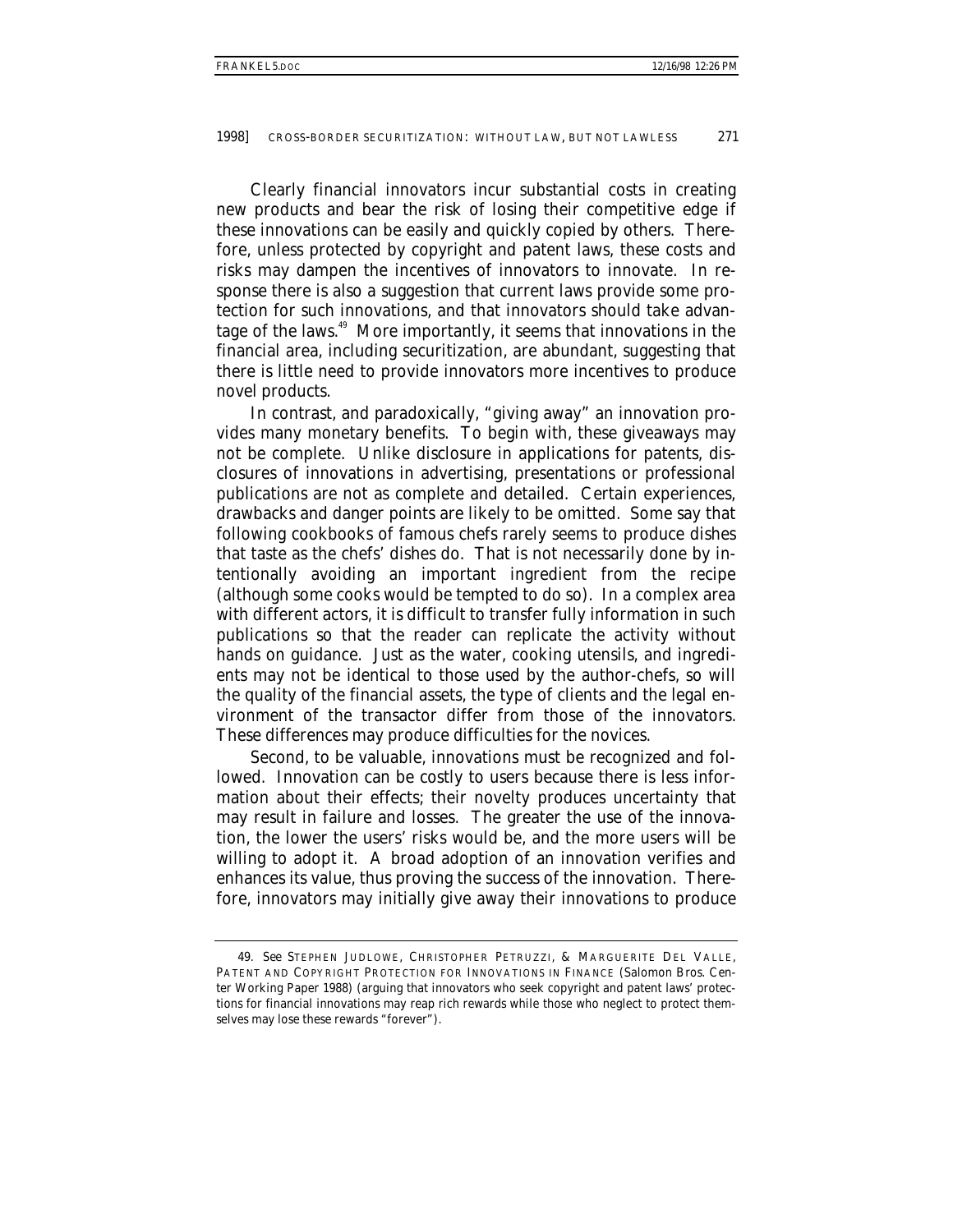broader adoption.

Third, if potential clients are convinced of the value of the innovation, they seek the innovators' services. Repeat performance is far less costly to the innovators than to their competitors. Even as compared to peers, innovators have an advantage during the learning period of their competitors. Some service providers would be happy to resort to the innovators because their cost of learning outweighs their benefits if their clients seldom seek these services. Thus, innovators benefit from peers' referrals.

Fourth, innovators reap the rewards of prestige from enhancing their reputation. For some people, these rewards may be the main driver.

Some of the advantages described above are not available except under certain conditions: First, the innovation must be complicated. Otherwise the innovation can be easily replicated, and novices will be less eager to pay innovators for guidance. Second, the recipients of the innovators' services must be peers, colleagues, and clients. They have an interest in maintaining this system and would support one actor to obtain reciprocal support later. Third, the system will work best in a specialized industry. Repeated transactions tend to produce efficient industry norms, and, as the discussion in the following section demonstrates, in a specialized business, the maintenance of these norms is valuable to all members.<sup>50</sup>

In some cases, if an innovation is prepared for a client that values the advantage of being "the first" or if the transaction is very large, the client is usually able to reward the innovator because the expected profits are very high. In this case the client may preclude the innovator from giving the innovation away, at least until the client reaps the value of the innovation. The creator, however, is fully compensated at the outset.

The question is whether we need to shelter the innovations through property law. The main reason for sheltering innovations is to provide innovators with incentives, monetary or otherwise, to spend their energies on such innovations. When such incentives are missing, the imposition of financial barriers on the use of innovations and the free flow of ideas may be justified. Yet innovative designers in the securitization area seem to have ample incentives to continue

<sup>50.</sup> *See* Cooter, *supra* note 5, at 1680 ("Specialized business is often organized so that efficient norms emerge from repeated transactions."). Those players that cheat on industry norms are likely to be those with short time horizons. *See id.*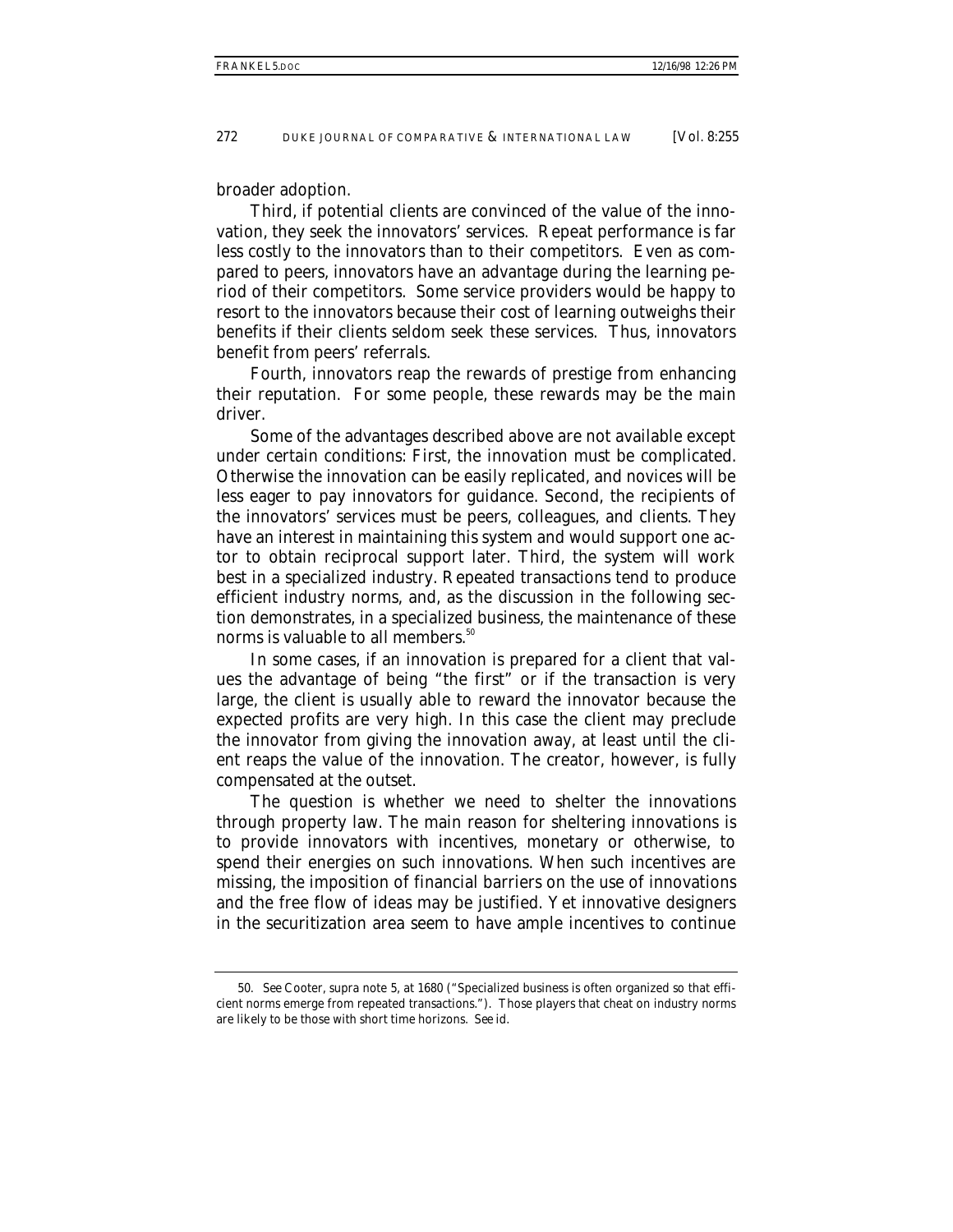to innovate, as is demonstrated by the extent to which securitization and cross-border securitization have spread all over the world. Until the creativity of these innovators dries up for lack of incentives, there is little justification to impose barriers on the free use of these innovations.

In sum, innovators in the securitization area are rewarded by advertising their innovations and sharing them with their peers. This method of reward is crucial to the development of the law of crossborder securitization, and to the process by which this law is created. This topic is discussed in the following Part.

## III. HOW CAN CROSS-BORDER SECURITIZATION EXIST WITHOUT A UNIFORM LAW?

By definition, cross-border securitization is not governed by one legal system.<sup>51</sup> Securitization may take various shapes and forms and have different effects on participants depending on which of its parts resides on which countries' shores. Theoretically, cross-border securitization transactions can be effected with no governing country law, or under a very lax fully enabling country law.

Yet, neither market nor institutional intermediation can be created, let alone flourish, without uniform, predictable, stable rules of behavior that govern their participants' activities. How, then, did cross-border securitization arise in the first place? And how come it is spreading so fast to so many countries, including those without the full financial and legal infrastructure that securitization requires?

#### A. Creating Securitization Law

The law of cross-border securitization consists of many country laws, usually chosen by private actors. Therefore, the identity and substance of these laws are not uniform. Two general related questions arise in this context: When is uniform, standardized law preferred to non-standard law of the parties' choices? A related question is: how should decentralized markets and centralized authorities interact as lawmakers and enforcers? This section highlights these difficult issues in the context of cross-border securitization, and helps understand why a less uniform law is effective in this area.

<sup>51.</sup> *See* Fox, *supra* note 3, at 729 ("The distinctive feature about the rules that govern the behavior of parties to cross border financial transactions is the absence of a single, unitary legal system.").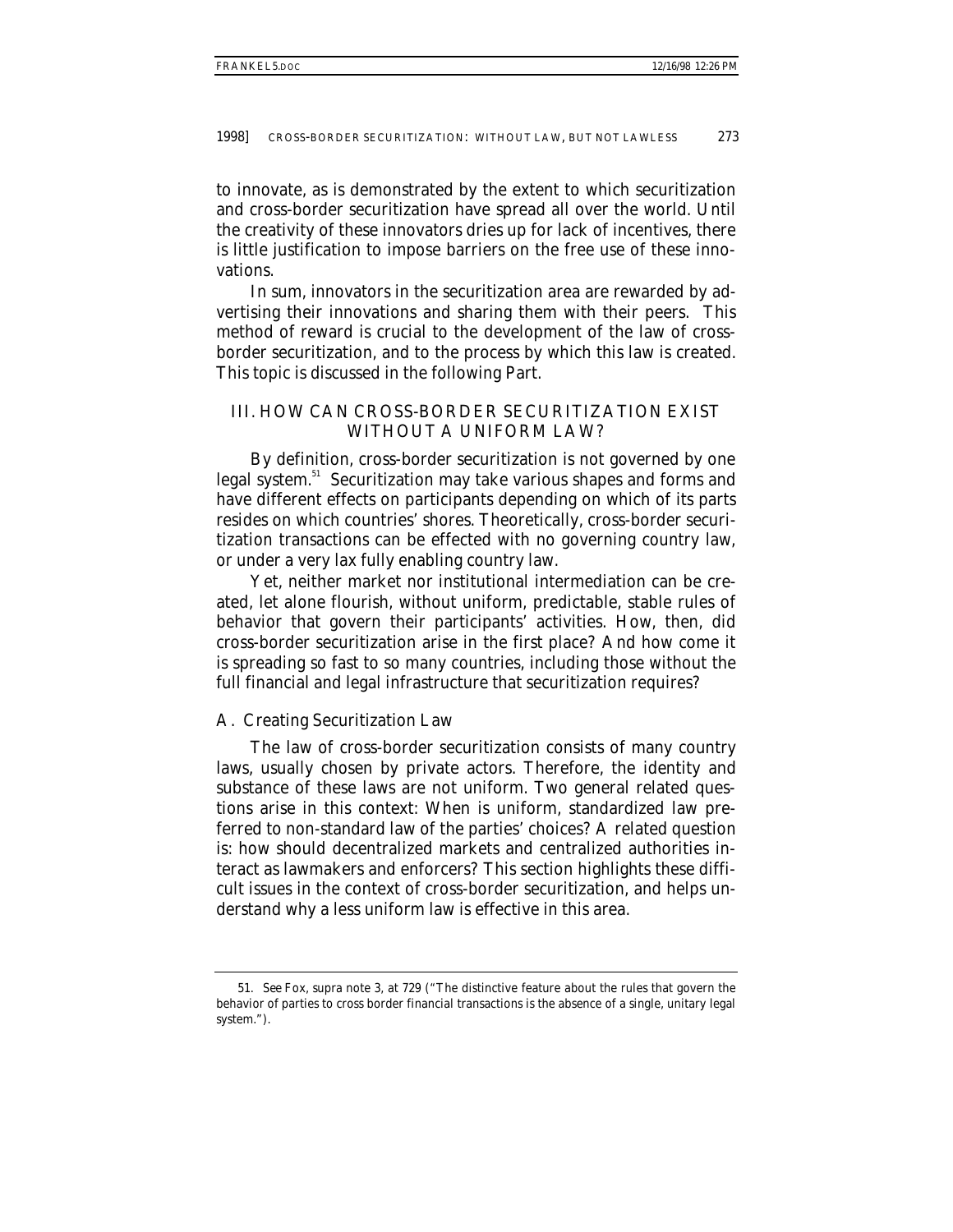1. *Uniform Law v. The Parties' Choices: Decentralized Markets v. Central Authorities*. The issue of imposed uniform law versus parties' choices is closely related to the issue of the interaction of market and central authorities as lawmakers for business transactions. Professor Robert Cooter has argued that the "law merchant" designed by parties in a lawmaking decentralized market is more efficient than, and therefore preferable to, law enacted by a central power, such as a community, or a government. In Professor Cooter's opinion, central lawmakers should absorb the substance of laws created in a market process, generally in a permissive rather than mandatory mode.<sup>52</sup>

Uniform centralized law and market laws of the parties' choice pose costs and offer benefits.<sup>53</sup> Uniform laws are more predictable, reducing the parties' costs of information, uncertainty, and learning. In contrast, less predictable market-unique arrangements require parties to engage in continuous inventing, and to incur higher negotiation and enforcement costs because the behavior of others is not subject to default rules, and is less predictable.

Uniform laws, however, increase the parties' costs by imposing one size on many transactions, regardless of fit or parties' needs; by limiting experiments and innovations; and by delaying quick adaptation that is crucial in volatile situations. Further, uniform laws established by a centralized lawmaker are not likely to be as efficient as market laws. Centralized laws present compromises necessary to reach acceptance by a larger number of stakeholders with different, and perhaps conflicting, incentives and agendas.

Most legal systems develop through both centralized and market lawmaking. Cross-border securitization, however, provides an example of a leading decentralized lawmaking where the predominant forces that shape the law are anchored in *ad hoc* market transactions. There are a number of reasons for this development.

First, cross-border securitization is an innovation that allows actors to greatly minimize, if not fully escape, centralized country laws, in favor of alternative legal systems. Just as securitization reduces the costs of doing business under inefficient intermediation systems, cross-border securitization reduces the costs of doing business under inefficient country laws. These costs seem to be greater than the costs of non-uniform applicable law.

<sup>52.</sup> *See* Cooter, *supra* note 5.

<sup>53.</sup> *See* Cooter, *id*.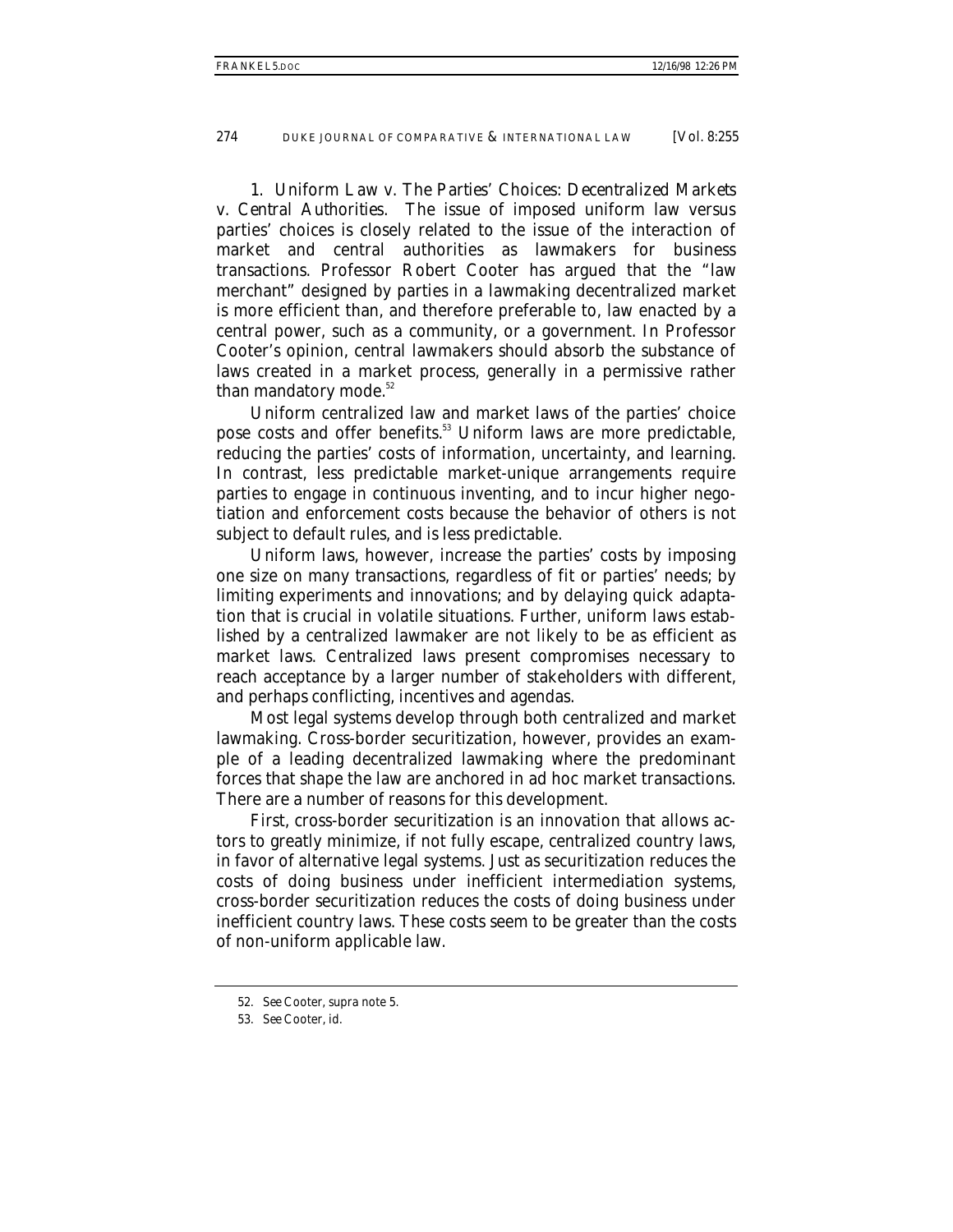Second, especially in its initial stages, cross-border securitization requires that parties be free to design the applicable law, even at the expense of uniformity. That allows parties to experiment, and to reduce their learning costs by contracting on applicable domestic laws.<sup>54</sup>

Third, securitization in general is less sensitive to the benefits of uniformity. Because securitization is fragmented, the law governing the process can be fragmented as well, to fit the actors' needs. For example, for public distribution of asset-backed securities sponsors are likely to choose a jurisdiction with active securities markets, such as the United Kingdom or the United States whose laws are adequate to accommodate this aspect of securitization.<sup>55</sup> For private placement of securities to large sophisticated investors, sponsors may seek jurisdictions that do not strictly regulate securities issuance and sales, because these investors may choose to require of sponsors the information they need.

Fourth, because securitization is a "wholesale" business involving large amounts, the cost of non-uniform law can be distributed over a large number of ultimate investors.

2. *The Quest For Uniformity*. While actors continue to create ad hoc unique transactions, they also gradually work towards more uniform laws. Accepted and repeated designs or contracts become "vanilla" documents, emerging as customs, which, in turn, are adopted as model contracts and rules by trade and professional associations, organizations of intermediaries, international ad hoc and standing committees, and regulators' organizations. All these represent a modern "law merchant," eventually absorbed into domestic laws that facilitate securitization.<sup>56.</sup>

<sup>54.</sup> Private actors can compete for recognition and leadership in designating applicable country laws, usually the country of their main residence and legal expertise.

<sup>55.</sup> In the event that these laws are not initially fully accommodating, they are fairly promptly amended to do so. *See, e.g*., 2 FRANKEL, *supra* note 1, §13.5.5-13.6, at 71-73 (preemption of state laws).

<sup>56.</sup> The modern international law merchant is being developed in the area of swaps. Most swaps transaction participants use a single "master agreement" for all their transactions with a particular counterparty. The International Swap & Derivatives Association, Inc. (ISDA) publishes two standardized contracts for documenting interest rate and currency deals. Participants may choose either the ISDA Multi-Currency—Cross Border Master Agreement or the ISDA Currency—Single Jurisdiction Master Agreement, depending on the nature of their counterparty and the transactions contemplated.

The first mentioned contract is used for swaps of U.S. dollar interest rate. By its terms, this contract is governed by New York law. The second mentioned contract is used for swaps of international currency and interest rate. Under this contract the parties may choose the appli-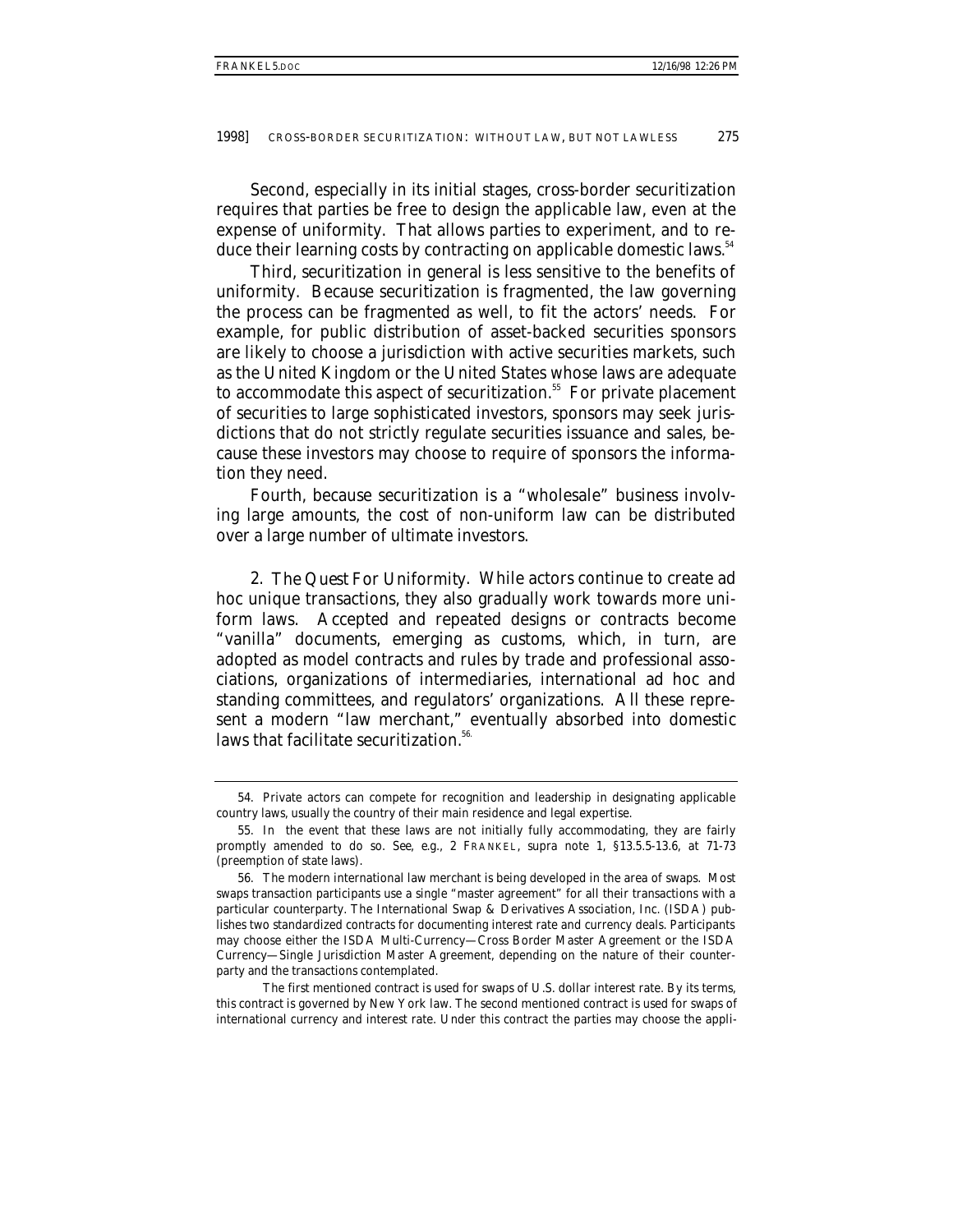The movement to unification has appeared on various fronts. Regulators are fostering unification on the international level;<sup>57.</sup> others are advocating alternatives to uniform substantive securities regulation by reducing investors' information costs through private actors such as rating agencies and investment company managers.<sup>38</sup> A number of countries have amended their laws along the models of private and international models.<sup>59</sup> Puerto Rico has recently adopted the Uniform Commercial Code.<sup>60</sup> Some countries have adjusted their laws in light of the models. $^{\rm 61}$  Some have adopted foreign laws in full, directly or by reference.<sup>62</sup> Some countries chose to maintain their

cability of New York or English law.

The two ISDA master agreements are substantively identical, except for language necessary to denote the cross-border environment in the second mentioned agreement. *See* Adam R. Waldman, *OTC Derivatives & Systemic Risk: Innovative Finance or the Dance into the Abyss?,* 43 AM. U.L. REV. 1023, 1060-61 & nn.257-58 (footnotes omitted) (citing Daniel P. Cunningham & Paul Michalski, *Enforceability Under Various Bankruptcy Laws of the Automatic Termination and Netting Provisions of the ISDA Standard Form Agreements, in* ADVANCED SWAPS AND DERIVATIVE FINANCIAL PRODUCTS, at 227, 231 (PLI Corp. L. & Prac. Course Handbook Series No. 746, 1991); *see also* David Crowling, *Cross-Border Insolvencies: Building a Framework,* AUSTRALIAN ACCT., Aug. 1997, at 48 ("The insolvency community has begun trying to full the vacuum [concerning insolvency of multinational enterprises] stepping up their efforts to establish a protocol for resolving issues that arise when companies with worldwide operations and assets go under.").

<sup>57.</sup> *See, e.g.,* TRANSNATIONAL INSOLVENCY PROJECT; INTERNATIONAL STATEMENT OF UNITED STATES BANKRUPTCY LAW (Tentative Draft 1997). For example, while historically, the United States sought to extend its strict laws beyond its borders, in recent years it changed course, and has increased cooperation with other regulators. *See* Kellye Y. Testy, *Comity and Cooperation: Securities Regulation in a Global Marketplace*, 45 ALA. L. REV. 927, 955-56 (1994) (noting that SEC's acceptance of comity and cooperation "represents a profound philosophical shift and one that recognizes the globalization of the world's securities markets"); Gregory K. Matson, *Restricting the Jurisdiction of American Courts over Transnational Securities Fraud*, 79 GEO L. J. 141, 165 n.125 (1990) (noting U.S. agreement with Canada to cooperate in investigation and prosecution of securities fraud and informal agreements with Japan, Great Britain and France expressing desire to cooperate in investigation of securities fraud).

<sup>58.</sup> *See* Stephen J. Choi & Andrew T. Guzman, *National Laws, International Money: Regulation in a Global Capital Market,* 65 FORDHAM L. REV. 1855 (1997).

<sup>59.</sup> *See Securitisation: An International Perspective,* supra note 2.

<sup>60.</sup> *See* RICHARD E. SPIEDEL, ROBERT S. SUMMERS, & JAMES J. WHITE, SALES AND SECURED TRANSACTIONS - TEACHING MATERIALS 7 (5th ed. 1993).

<sup>61.</sup> *See Securitisation: An International Perspective*, *supra* note 26.

<sup>62.</sup> *See id.* The purpose and form of absorbing other countries' laws in full or in part differ. Countries may absorb foreign concepts, or specific laws, or institutions, apply such laws to classes of people or transactions. Absorption may be driven by a desire to attract foreign actors who prefer the foreign laws because they are more protective or more familiar, or because such laws facilitate the country's economic growth. *See* Ugo Mattei, *Efficiency in Legal Transplants: An Essay in Comparative Law and Economics,* 14 INT'L REV. L. & ECON. 3 (1994); ALAN WATSON, LEGAL TRANSPLANTS (1974).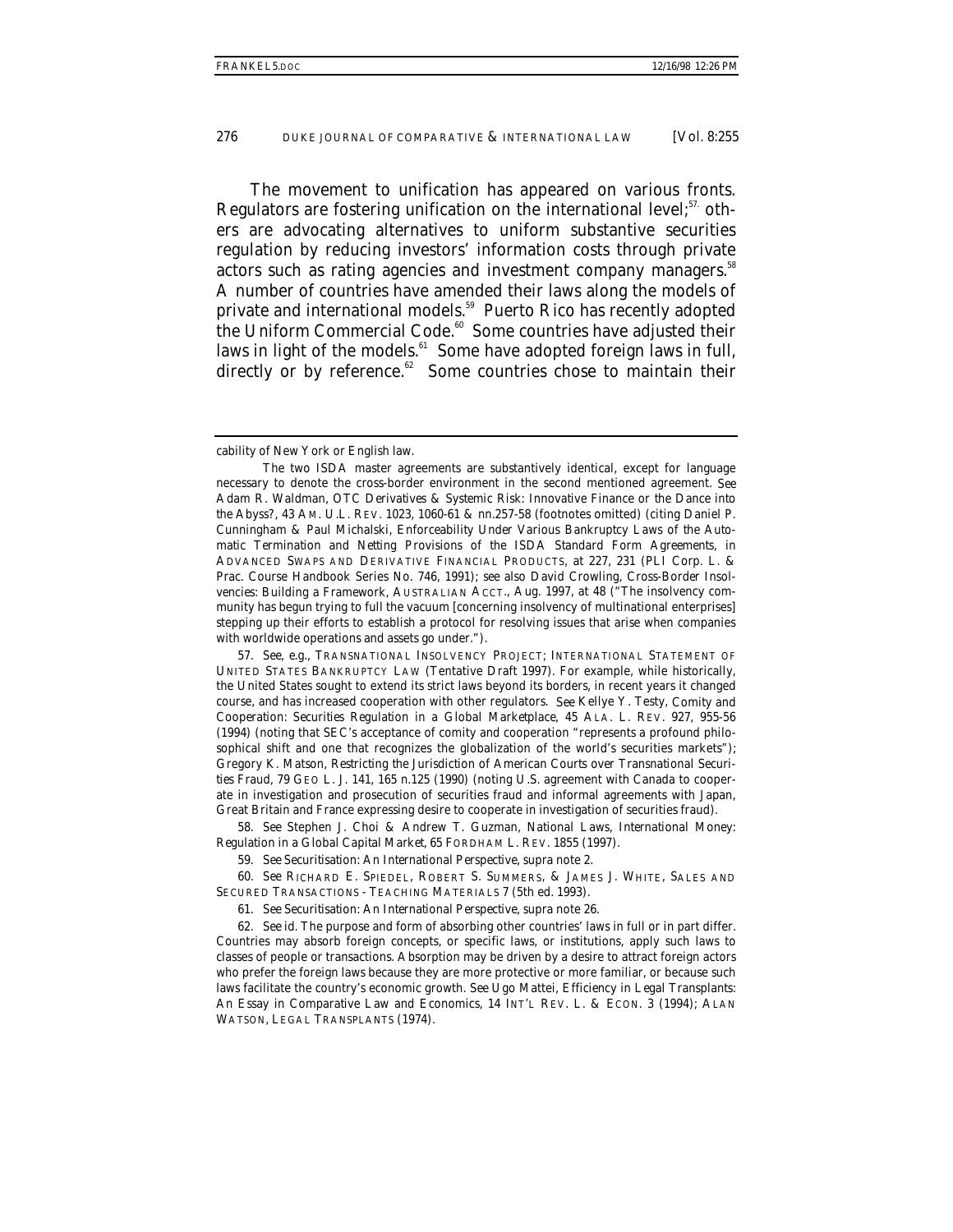laws rather than accommodate the securitization process $^{63}$  but have allowed domestic actors to securitize financial assets by transferring the assets to offshore centers.<sup>64</sup>

Organizations like the National Law Center for Inter-American Free Trade are preparing model forms and laws. $65$  A 1995 publication of the Organization for Economic Co-operation described the trend of securitization stating "the pattern of transference has been for techniques first perfected in the United States to be introduced in the euro-markets and thence in other national markets."<sup>66</sup> The International Institute for Unification of Private Law (UNIDROIT) and the United Nations Commission on International Trade Law (UNCITRAL) are working to create uniform rules for cross-border assignments.<sup>67</sup> The United Nations too has established a working group preparing a law to facilitate securitization.<sup>68</sup>

While financial merchants are creating model laws, countries and other organizations are preparing securitization laws that are more creditor and investor-friendly. The Organization of American States is drafting a model law on secured transactions.<sup>69</sup> So is the EBRD (European Bank for Reconstruction and Development), an institu- $\chi$  that helps countries in Eastern Europe to privatize their enterprises and in the process securitize their financial assets as well.<sup>71</sup> Thus, the law of securitization is being developed in the markets, by

<sup>63.</sup> *See Securitisation: An International Perspective*, *supra* note 26.

<sup>64.</sup> *See id*. This method will not be effective if long-term securitization becomes truly an accepted intermediation more. Short-term, until we see where the securitization movement is going, this attitude can be an effective strategy for some countries. *See id.* (suggesting that such a policy is likely to be most effective if securitization remains confined to the United States and a few offshore markets, but if it characterizes the markets of many OECD countries, other changes will be necessary).

<sup>65.</sup> *See* National Law Center for Inter-American Free Trade, *Secured Financing* (visited Nov. 13, 1997) <http://www.natlaw.com/secfin.htm>.

<sup>66.</sup> *Securitisation: An International Perspective*, *supra* note 24.

<sup>67.</sup> *See United Nations Commission on International Trade Law, Working Group on International Contract Practices*, *supra* note 43; Harold Burman, *Public International Law*, 31 INT'L LAW. 685 (1997).

<sup>68.</sup> *See U.N. Drafting Trade Rules that Would Aid ABS*, ASSET SALES REP., Apr. 28, 1997, at 1, *available in* LEXIS, News Library, Curnws File; *supra* note 55 (describing development of modern international law merchant in area of swaps).

<sup>69.</sup> *See* Burman, *supra* note 67.

<sup>70.</sup> *See* Don Wallace, Jr., *International Initiatives to Harmonize the Law of Secured Transactions* (Bus., Econ., & Regulatory Law Working Paper Series) (forthcoming 1997) (on file with author).

<sup>71.</sup> When country laws lack concepts used for securitization such as recognized assignment of financial assets or trust, the accommodation of securitization may be more problematic.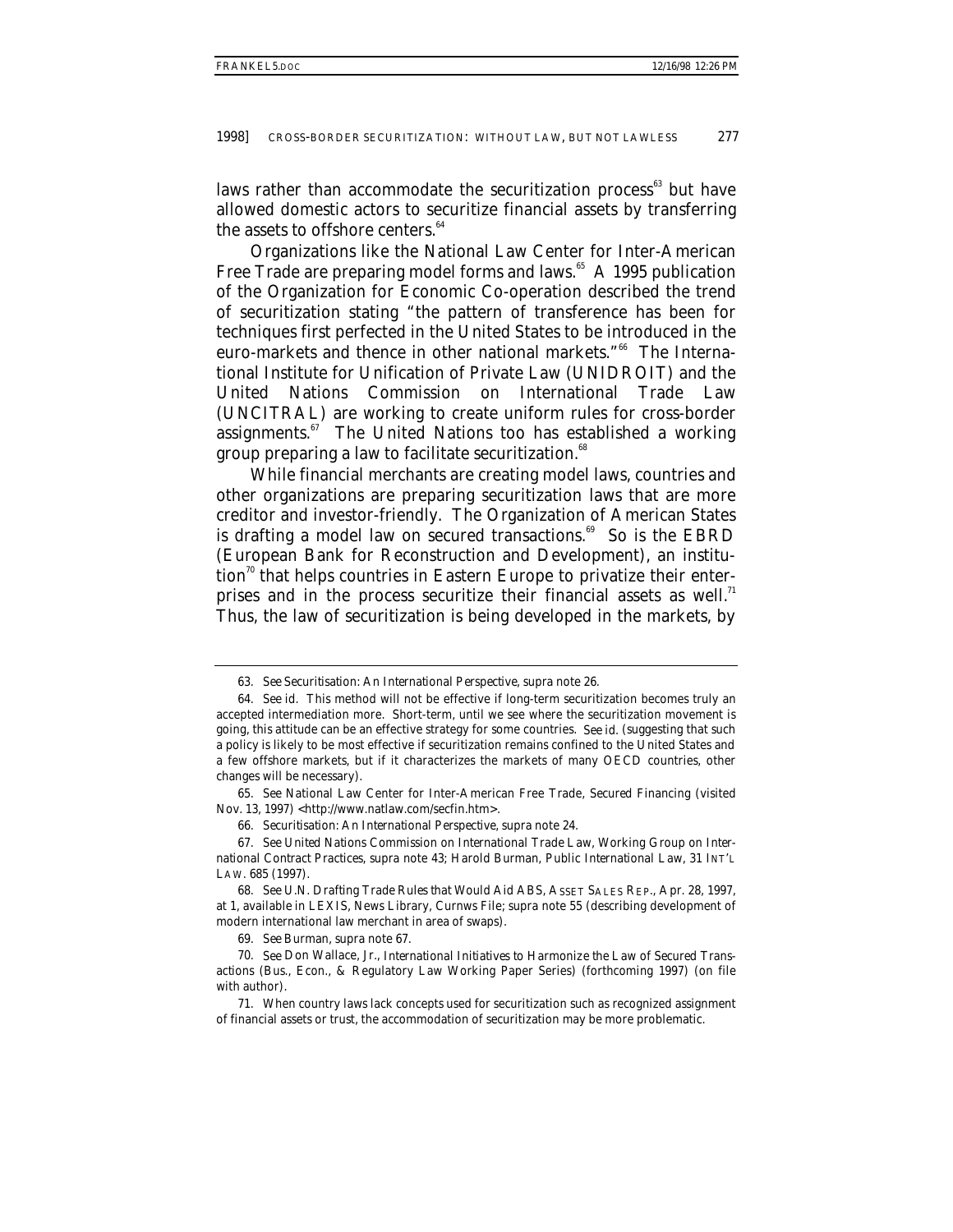communities, and by governments. Even after domestic laws are enacted, private innovators continue to innovate. Arguably, the reactive effect of law merchant on centralized lawmaking optimizes the efficiency of law.

Some countries have enacted specific laws regulating securitization.<sup>72</sup> The United States did not enact such a law, but legislated to meet particular problems in the tax, securities regulation and commercial law areas.<sup>73</sup> Arguably, this method allows markets to develop the securitization process, and the government to interfere whenever a problem arises. Yet, it lacks uniformity and a cohesive treatment of the subject.

The process of unification is not necessarily smooth especially on an international level; problems may stem from the very nature of securitization, the conversion of illiquid financial assets into liquid financial assets, and from the different approaches taken by the various actors.<sup>74</sup>

3. *Enforcement of Securitization Law*. Securitization law is enforced both by government apparatuses and by private parties. In the international arena, as the reach of government regulators is

74. For example, the guiding principles of professions, such as accountants, may not always be compatible with the business purposes and financial structures of financial institutions. Securitization may profoundly change asset evaluation of institutions that currently hold liquid asset backed securities but traditionally held illiquid assets on which these securities are not based. While the accounting profession prefers market pricing, these institutions object to such pricing which would render their balance sheets far more volatile. *See* John Evans, *U.K. Bankers Vow to Fight ABSA Accounting Plan*, GLOBAL GUARANTY, Sept. 9, 1991, at 1.

<sup>72.</sup> *See Jordan Outlines Emerging Markets*, ASSET SALES REP., Apr. 22, 1996, at 6 (noting that Japan recently passed a law recognizing asset-backed securities and that Chile is in the process of changing its laws), available in LEXIS, News Library, Arcnws file.

<sup>73.</sup> *See, e.g.*, Tax Reform Act of 1986, Pub. L. No. 99-514, sec. 671, §§ 860A-860G, 100 Stat. 2085, 2308-18 (codified as amended at 26 U.S.C.A. §§ 860A-860G (West supp. 1998)) (providing pass-through tax treatment to certain mortgage pools); Small Business Job Protection Act of 1996, Pub. L. No. 104-188, sec. 1621, §§ 860H-860L, 110 stat. 1755, 1758-68 (codified at 26 U.S.C.A. §§ 860H-860L (West supp. 1998)) (providing pass-through tax treatment to other financial asset pools); Securities Acts Amendments of 1975, Pub. L. No. 94-29, §30, 89 Stat. 97, 169-70 (codified at 15 U.S.C. §77d(5) (1994)) (exempting certain mortgagebacked securities from regulation under the Securities Act of 1933); Secondary Mortgage Market Enhancement Act of 1984, Pub. L. No. 98-440, 98 Stat. 1689 (codified as amended in scattered sections of 12, 15 U.S.C.) (encouraging participation of private sector in issuance and secondary markets in mortgage-backed securities); Depository Institutions Deregulation and Monetary Control Act of 1980, Pub. L. No. 96-221, §501, 94 Stat. 132, 161-63 (codified as amended at 12 U.S.C. §1735f-7a (1994)) (preempting state laws limiting interest rates on certain federally related loans); Garn- St Germain Depository Institutions Act of 1982, Pub. L. No. 97-320, §341, 96 Stat. 1469, 1505-07 (codified as amended at 12 U.S.C. §1701j-3 (1994)) (preempting state laws prohibiting due-on-sale clauses with respect to real property loans).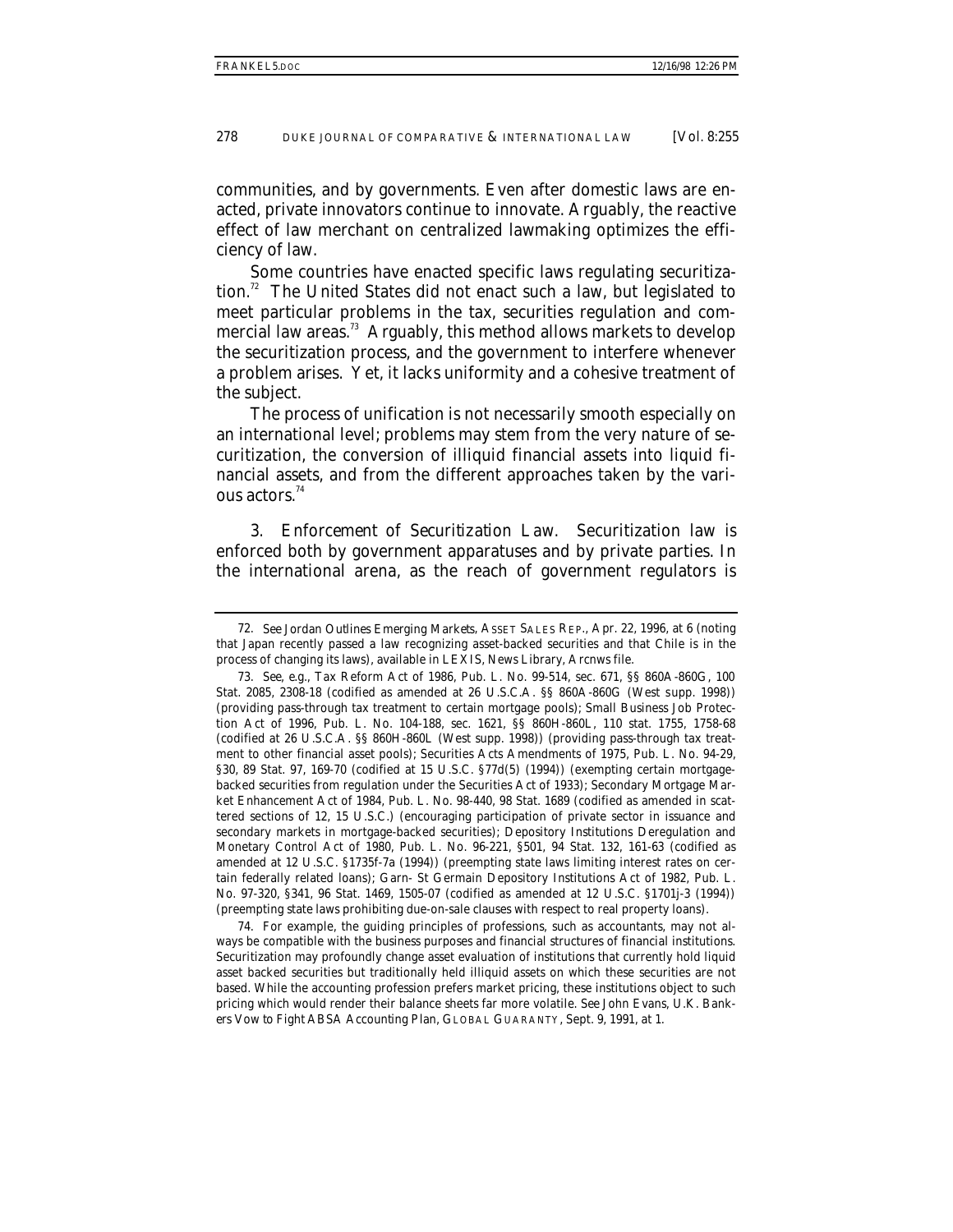reduced, various forms of private enforcement are playing a greater role.

One effective form of private self-enforcement appears in dealings among few actors that interact and depend on each other longterm.75 This relationship fosters trust and reduces the cost of verifying members' assertions and promises because, over time, their behavior becomes more predictable. Interdependence provides self-enforcing sanctions against violators of this trust. Self-regulatory organizations perform in a similar fashion, among a larger number of members, and are especially effective if membership is required in order to practice a trade or profession or use special benefits that the organization of $fers.<sup>76</sup>$ 

Reliable, regulated intermediaries also provide an effective private self enforcement, especially for interaction among strangers. Intermediaries create an "impersonal trust"<sup> $n$ </sup> for such strangers—a trust in the system that the intermediaries would enforce. Intermediaries have been performing this function for centuries, for example, by paying on presentation of bills of lading and more recently honoring credit card charges.<sup>78</sup> Similarly, intermediary money managers play a crucial role in cross-border investments, where investors need trusted representative most.<sup>79</sup> Finally, a semi-private enforcement arises when parties choose the country forums for their dispute resolutions.

<sup>75.</sup> *See* Cooter, *supra* note 5.

<sup>76.</sup> *See id.*, at 1688-89 (discussing how norms are made by intermediate institutions; organizations make rules for members and create advantages for them); *id.* at 1682 ("Specialized business is often organized so that efficient norms emerge from repeated transactions." If a player cheats on industry norms it will be someone with a short time horizon.); Lisa Bernstein, *Merchant Law in A Merchant Court: Rethinking the Code's Search for Immanent Business Norms,* 144 U. PA. L. REV. 1765 (1996); Frankel, *supra* note 5.

<sup>77. &</sup>quot;Impersonal trust" refers to reliance on third parties, whether fiduciaries, escrows, or other "guardians" and their monitoring and controls of other parties to a transaction. Efficient financial systems are based on trust; that is, reduced verification. However, while personal trust requires information about the other party to the transaction, impersonal trust relies on intermediaries to reduce the information costs and verification regarding the other party to the transaction. For example, international trade is advanced by bank letters of credit, and in the domestic markets, the ordering of goods by telephone from catalogs with the aid of credit cards demonstrates "impersonal trust" through the intermediation of banks. In addition, parties use legal rules as a substitute for trust in other parties to reduce their monitoring costs. *See* Maxwell J. Mehlman, *The Patient-Physician Relationship in an Era of Scarce Resources: Is There a Duty to Treat?*, 25 CONN. L. REV. 349, 377 (1993) (citing Susan P. Shapiro, *The Social Control of Interpersonal Trust*, 93 AM. J. SOC. 623, 634 (1987)).

<sup>78.</sup> *See id*. (citing Shapiro, *supra* note 76).

<sup>79.</sup> Historically, money managers became important as reliable when investors sought attractive investments abroad but needed reliable people to select and manage these investments. *See* 3 TAMAR FRANKEL, THE REGULATION OF MONEY MANAGERS 2 (1980).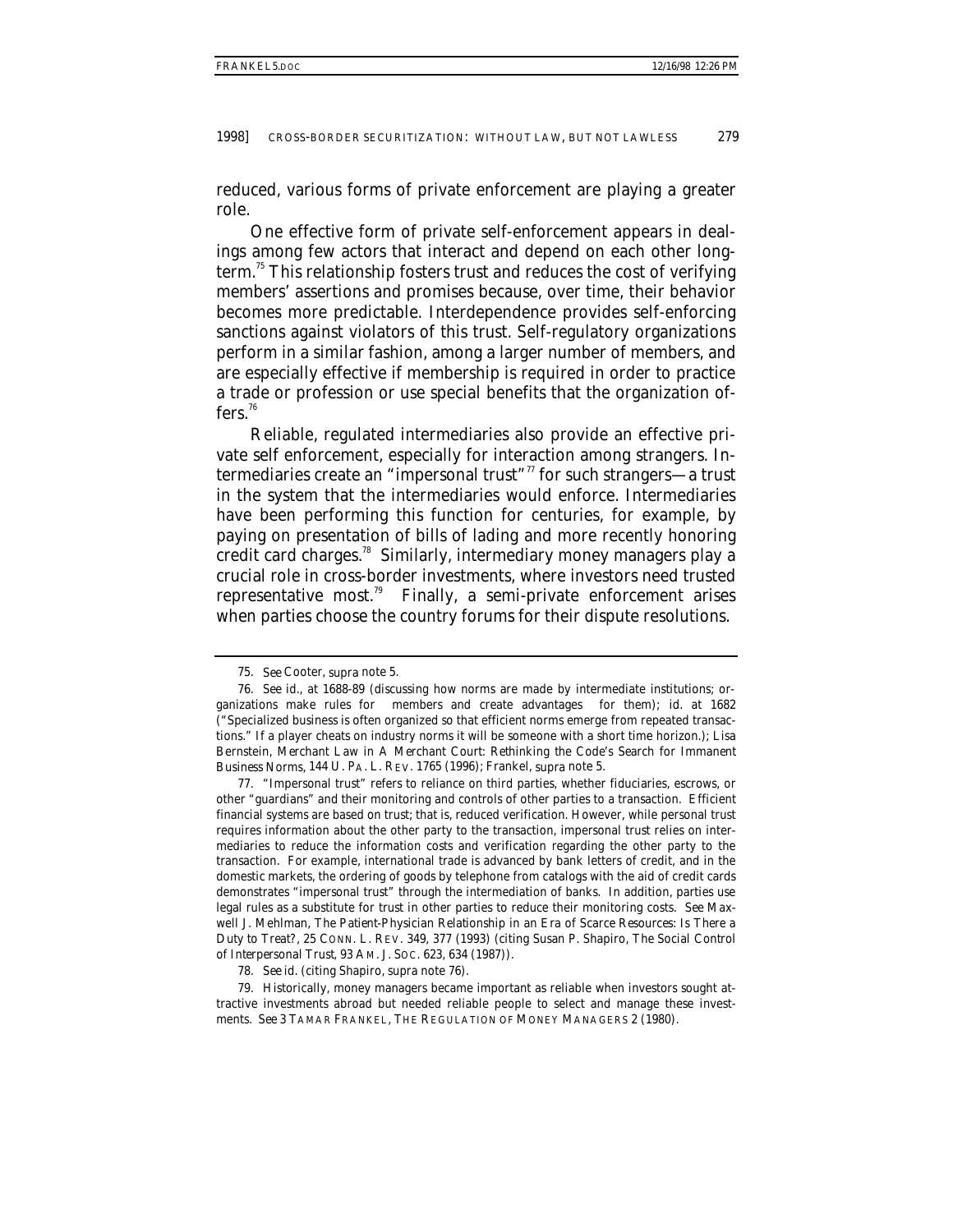However, these private enforcers may be unable to cope with the growing number of actors. Hopefully, in time, domestic legal systems and the community of international intermediaries will absorb the modern international "law merchant."

### IV. CONCLUSION: LEGAL CHANGE

Maintaining existing law, on the one hand, and changing the law, on the other hand, involve costs and benefits. As compared to the status quo, change is costly in terms of learning and adaptation, and greater uncertainty.<sup>80</sup> However, as new problems arise and the environment changes, existing laws must respond and adapt. For example, securitization was invented to address problems caused by a transformed environment that existing institutions failed to solve. Cross-border securitization was invented to address problems caused by existing legal and business environments that failed to accommodate the securitization process.

There is an on-going tension between maintaining existing laws and changing them. In principle, an efficient change is that in which net gains from new arrangements exceed net gains from existing arrangements, which the new may destroy. Such a calculation, even if possible, is outside the scope of this Article.

Law can be changed by central lawmakers, such as government, and acquire the force of law upon passage. Law can be changed by markets—piecemeal and incrementally—and acquire the force of legal custom upon substantial following or adoption by central lawmakers. Cross-border securitization law starts in market lawmaking, which seems appropriate. Introducing a new financial process in a volatile environment requires experimentation, and substantial following. Markets offer more freedom from institutional constraints and require at the outset fewer risk-takers and lower consensus.<sup>81</sup> Lawmaking markets produce a greater variety of responses to problems, and limit the adverse effect of unsuccessful experiments.<sup>82</sup>

Private sector actors have incentives to both innovate and standardize the law. Securitization, domestic and cross-border, offer in-

<sup>80.</sup> *See, e.g.*, JOSEPH ALOIS SCHUMPETER, BUSINESS CYCLES 88 (1st ed. 1939).

<sup>81.</sup> *See* Cooter, *supra* note 5, at 1666 ("[A] consensus will arise in the community about how agents ought to act. Such a consensus will convince some members of the community to internalize the norm. . . .); *id.* at 1664 ("[I]nternalization of norms is the ultimate decentralization of law.").

<sup>82.</sup> In fact, some of the arguments against federalizing corporate and commercial laws and for vesting in the states the residual powers to make such laws are based on similar grounds.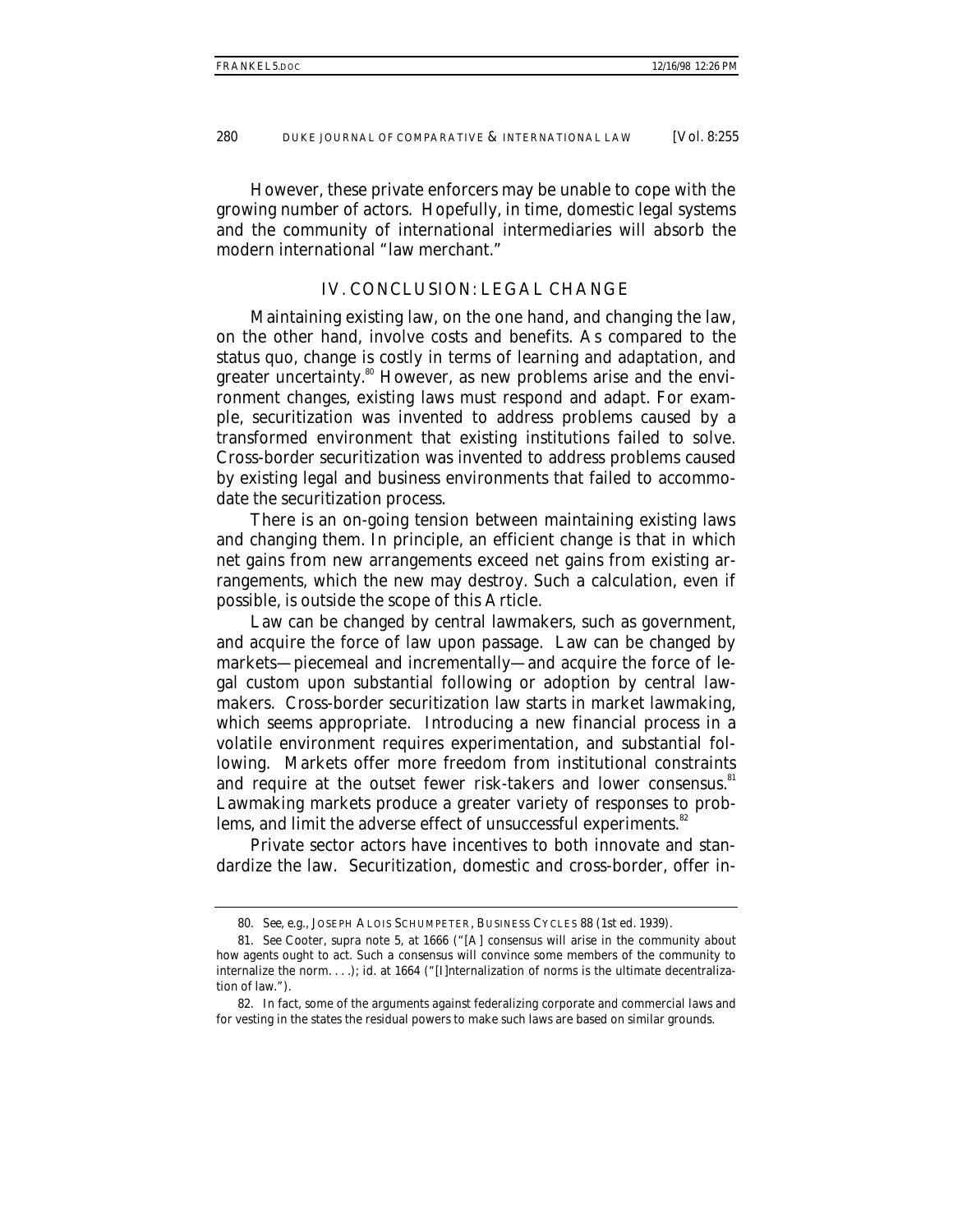centives for these actors to innovate. The subject matter of the law is sufficiently complex, so that numerous other actors find it less costly to resort to the innovators rather than learn the area and master the innovation. Also, the dollar amounts involved in the innovative transactions are sufficiently large to cover the innovators' development costs. These rewards are generally higher than licensing fees from trademark, copyright and patent protections. Therefore, in securitization and similar cases lawmaking develops in decentralized markets.

If these conditions are not met, innovative lawmaking is likely to develop by a central authority, such as a government or a large private sector corporation, and market law is likely to follow. However, in both cases market and central lawmaking complement each other. Standards follow unique innovations. Private sector innovators take active part in introducing standards that culminate in rules, and countries pass laws that accommodate securitization (by special laws addressing the process or by adjusting existing laws that hinder the development of securitization). This process has the earmarks of the common law "muddling-through,"<sup>83</sup> experimenting, adapting, and adjusting. Uniformity, however, is close by.

It is unlikely that the law of cross-border securitization will be enacted and enforced by a central international lawmaker any time soon, even though calls for such an institution have been heard.<sup>84</sup> Instead, uniformity in international norms will probably emerge through mechanisms such as the International Monetary Fund, the World Bank, cooperating governments and regulators,<sup>85</sup> regional markets seeking a more homogeneous institutional and legal infrastructure,<sup>86</sup> bodies developing principles and models of law, $s^{\prime\prime}$  and pri-

<sup>83.</sup> *See, e.g*., the Italian experience codifying and defining insider trading as compared to the American experience. *See* Eugenio Ruggiero, *The Regulation of Insider Trading in Italy*, 22 BROOKLYN J. INT'L L. 157 (1996) (demonstrating an ineffective codification).

<sup>84.</sup> *See, e.g.*, John H. Chun, *Annual Survey Issue: International Insolvencies: Note "Post-Modern" Sovereign Debt Crisis: Did Mexico Need An International Bankruptcy Forum?,* 64 FORDHAM L. REV. 2647 (1996); Peter E. Millspaugh, *Global Securities Trading: The Question of a Watchdog*, 26 GEO. WASH. J. INT'L L. & ECON. 355 (1992).

<sup>85.</sup> *See* Rochael M. Soper, *Other International Issues: Promoting Confidence and Stability in Financial Markets: Capitalizing on the Downfall of Barings,* 7 DUKE COMP. & INT'L L. 651 (1997); Charles A. Samuelson, *The Fall of Barings: Lessons for Legal Oversight of Derivative Transactions in the United States,* 29 CORNELL INT'L L.J. 767 (1996) (posing the issue of regulation transfer from states to international arena).

<sup>86.</sup> *See, e.g.,* Caroline Bradley, *The Case of Financial Services,* 12 J. INT'L L. BUS. 124 (1991).

<sup>87.</sup> *See, e.g.,* Maria A. Volarich, *Note: Easing the Regulation of a Pan-European Securities*